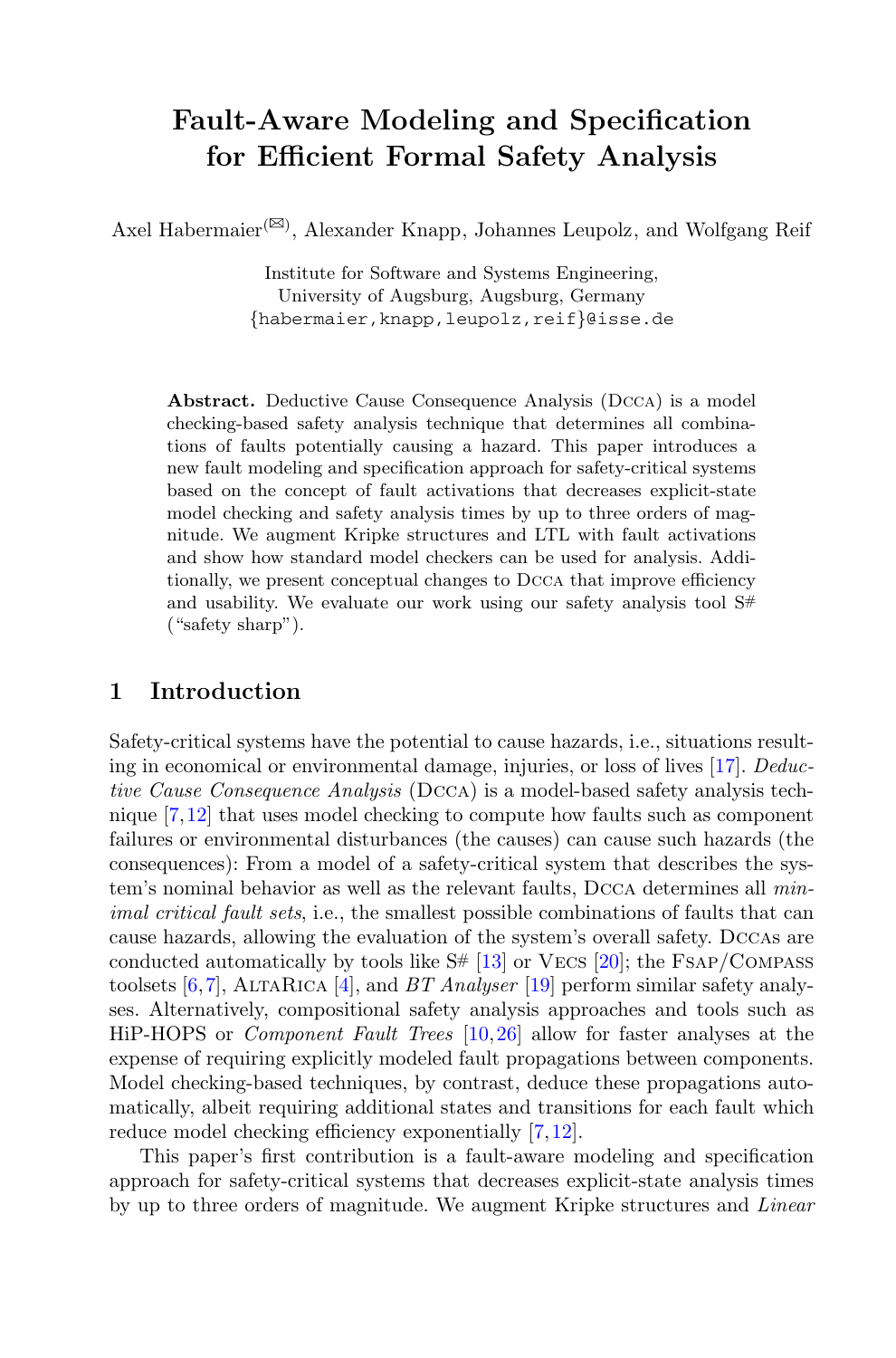*Temporal Logic* (LTL), making them aware of *fault activations* [\[2](#page-16-3)] within the analyzed systems: Faults are activated when they can in fact influence the system's behavior, preventing model checkers from considering possibly many situations with irrelevant active faults during analyses. We show how the extended formalisms can be mapped back to the classical ones for analysis with standard model checkers such as LTSMIN [\[18\]](#page-17-7). We demonstrate the efficiency improvements over the traditional fault modeling approach, showing that explicit-state model checking becomes feasible for safety-critical systems that incorporate faults.

The second contribution is a conceptual change of Dcca formalized using LTL instead of *Computation Tree Logic* (CTL). It improves the model checking workflow as witnesses are generated to explain how critical fault sets *can* cause a hazard, which is more useful in practice than witnesses showing how non-critical fault sets *cannot* do so. We also formalize another DCCA variant that reduces analysis times in many cases.

### **2 Model-Based Safety Analysis**

Throughout this section, we assume models of safety-critical systems to be given as Kripke structures  $K = (P, S, R, L, I)$  consisting of a set of atomic propositions *P*, a set of states S, a left-total transition relation  $R \subseteq S \times S$ , a labeling function  $L: S \to 2^P$ , and a non-empty set of initial states  $I \subseteq S$  [\[9](#page-16-4)]. Kripke structures are a well-known modeling formalism that established model checkers such as are a well-known modeling formalism that established model checkers such as LTSMIN, SPIN, or  $NUSMV$   $[8,14,18]$  $[8,14,18]$  $[8,14,18]$  $[8,14,18]$  are based on. Consequently, tools built for formal safety analyses [\[6](#page-16-1),[7,](#page-16-0)[13,](#page-17-2)[19](#page-17-4)[,20](#page-17-3)] either implicitly or explicitly transform their models to Kripke structures for model checking, while their actual modeling formalisms are higher-level.

Figure [1](#page-2-0) gives a description of the running example used throughout the paper that is based on the fault tree handbook's pressure tank case study [\[28](#page-17-9)]. The system is safety-critical because of the hazard of tank ruptures that might injure nearby people. Ruptures only happen when *both* suppression faults ¬is full and ¬timeout occur; consequently, there is only one minimal critical fault set for the hazard that consists of these two faults. For more complex systems with more faults, however, minimal critical fault sets are not as easily deduced. Instead, model-based safety analysis techniques such as Dcca are required to compute these critical sets automatically and rigorously.

#### **2.1 Fault Terminology**

Safety analyses consider situations in which faults cause system behavior that would not have occurred otherwise. In accordance with common terminology [\[2\]](#page-16-3), these situations represent *fault activations*; that is, a fault is *activated* when it influences the system, affecting its behavior or state in a concealed or observable way. Faults are *dormant* until they are *activated* and become *active*, turning dormant again when they are *deactivated*. A fault's *persistence* constrains the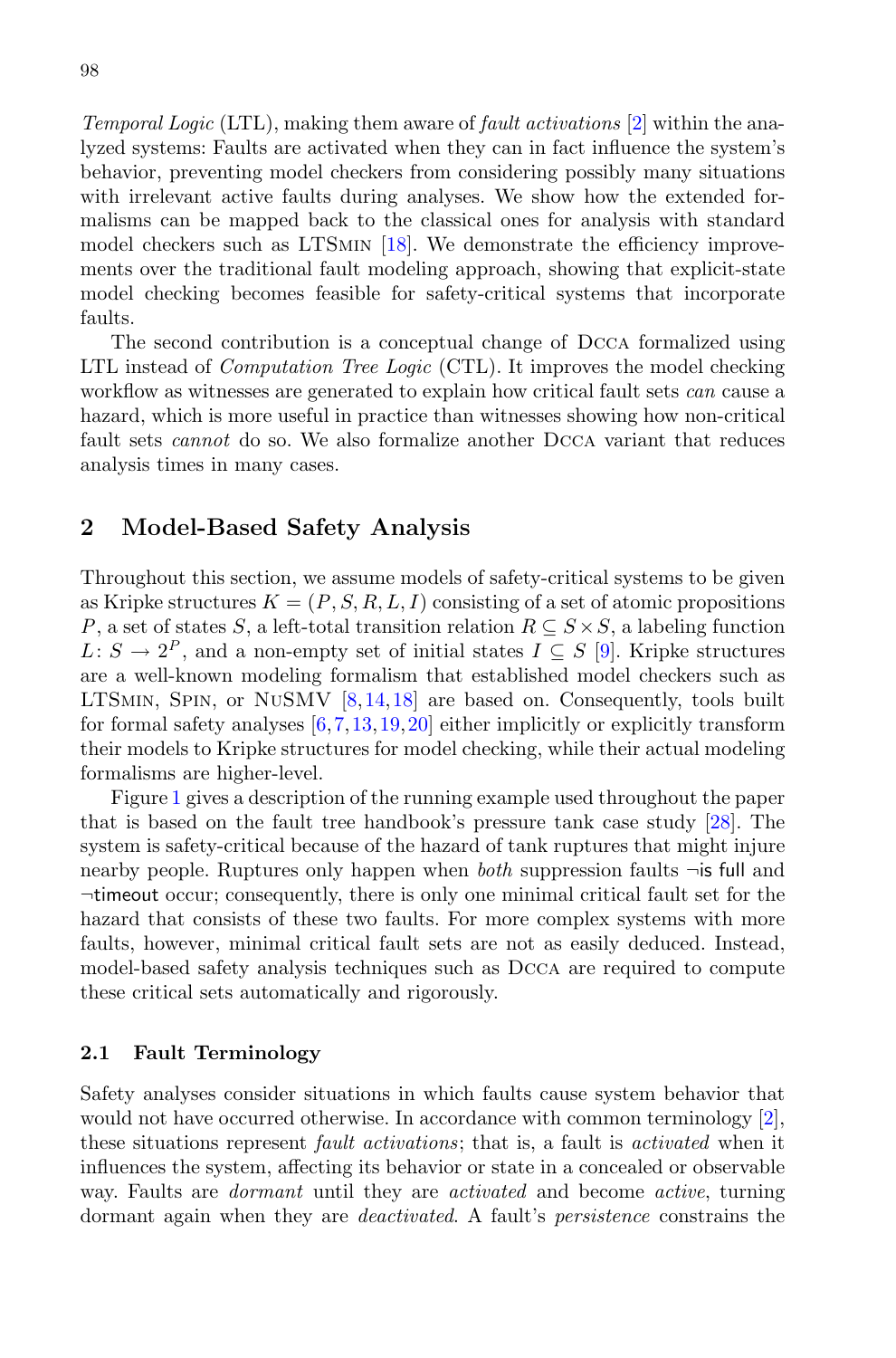

<span id="page-2-0"></span>**Fig. 1.** A schematic overview of the running example: the fluid contained in the pressure tank is refilled by the pump that is activated and deactivated by a controller. The pressure sensor signals the controller when the pressure limit is reached or the tank is empty, causing the controller to deactivate or activate the pump, respectively; once the tank is empty, a new refill cycle begins. To tolerate pressure sensor faults, the controller disables the pump after 60 s of continuous operation as it would risk a tank rupture otherwise. For time measurements, the controller uses the timer. The pressure sensor has two suppression faults: It might not report that the pressure limit is reached  $(\neg$ is full) or that the tank is empty  $(\neg$ is empty). The timer might not signal a timeout  $(\neg$ timeout) and a fault of the pump  $(\neg$ pumping) prevents it from filling the tank.

transitions between its active and dormant states. *Transient* faults, for instance, are activated and deactivated completely nondeterministically, whereas *permanent* faults, while also activated nondeterministically, never become dormant again. Fault activations result in *effects* that change the internal state of affected components, thereby causing *errors*. Errors are deviations of the components' states from what they should have been. Errors *propagate* through the components, causing other errors. Eventually, errors might result in *failures* where the errors manifest themselves in a way that is externally observable. Failures either provoke faults in other components or they represent system *hazards*; safety analyses are conducted for the latter to determine all faults causing them.

#### **2.2 State-Based Fault Modeling**

Vecs, Compass, Fsap, and other safety analysis tools [\[6](#page-16-1)[,7](#page-16-0),[19,](#page-17-4)[20\]](#page-17-3) share a common, state-based fault modeling approach: For each modeled fault, the tools' high-level modeling formalisms require at least one additional Boolean variable where changes of the variable's value represent fault activations and deactivations. These variables increase both the number of reachable states as well as the number of transitions of the Kripke structures generated from the high-level models [\[6](#page-16-1)[,12](#page-17-1)]. Transient faults represent the worst case as they occur completely nondeterministically:  $n$  additional transient faults increase the generated Kripke structure's reachable state space by a factor of  $2<sup>n</sup>$  and each state has an additional  $2^n$  successor states. Permanent faults, by contrast, have an overall lower number of possible successor states compared to transient faults, so the amount of reachable states and transitions might not increase as noticeably; model checking and safety analysis efficiency is reduced significantly with each additional fault in both cases.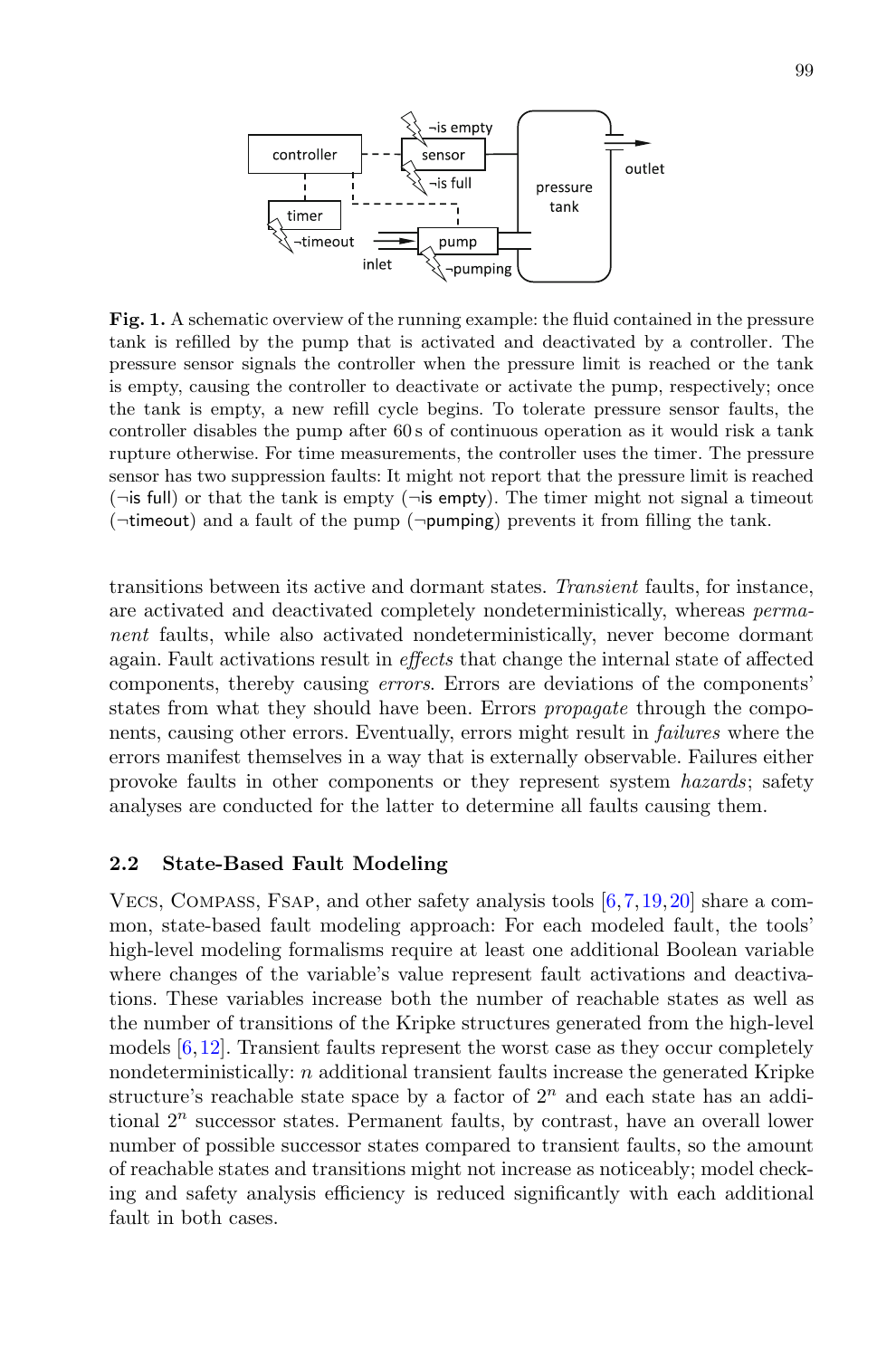The running example's pressure sensor modeled with  $S#$  in Listing [1,](#page-13-0) for instance, is a high-level representation that can either be checked using the classical state-based fault modeling approach or the fault-aware one introduced in this paper. In the former case, the Kripke structure generated for the model would be similar to the one shown in Fig.  $2(a)$  $2(a)$ , whereas fault-aware modeling would eventually result in a significantly smaller classical Kripke structure similar to the one in Fig.  $2(b)$  $2(b)$ . Figure  $2(a)$  shows a part of the running example's Kripke structure shortly before the tank is fully filled and either the pump is shut off or the tank ruptures. After 56 s of pumping, neither fault has any observable effect on the system. During the next step, only the activation of  $\neg$ is full has an observable effect, namely that pumping continues even though it should have stopped. If pumping is not stopped by the sensor, the pump is shut off only if ¬timeout is not activated, otherwise the tank ruptures. The Kripke structure shown in Fig.  $2(b)$  $2(b)$  can be seen as an abstraction of the one in Fig.  $2(a)$ . It unifies states that are equivalent modulo active faults, thereby reducing both the state and the transition counts significantly; the states where  $\neg$  is full is active cannot be unified due to the cyclic nature of the model. The Kripke structure is *minimal* in the sense that irrelevant active faults are omitted while all *system* states remain reachable, including, in particular, the hazard. The notion of minimality is based on the observation that the exact points in time in which faults become active are irrelevant as long as they do so before or when they can affect the system. Inspired by partial order reduction [\[3\]](#page-16-6), fault-aware modeling and specification is a fundamental change of model-based safety analysis that inherently considers only minimized Kripke structures similar to the one in Fig. [2\(](#page-3-0)b).





(a) The Kripke structure resulting from state-based fault modeling has redundant states and transitions where faults are active without any observable effects.

(b) The activation-minimal Kripke structure has no state or transition redundancy by considering relevant active faults only.

<span id="page-3-0"></span>**Fig. 2.** Partial view of the running example's Kripke structures resulting from statebased fault modeling (a) or fault-aware modeling (b). States are labeled with P when the pump is running; the number represents both the tank's pressure level and the timer's counter. The faults ¬is full and ¬timeout are active in states that show their respective labels f and t. For reasons of brevity, the other two faults are omitted and ¬is full and ¬timeout are assumed to be permanent.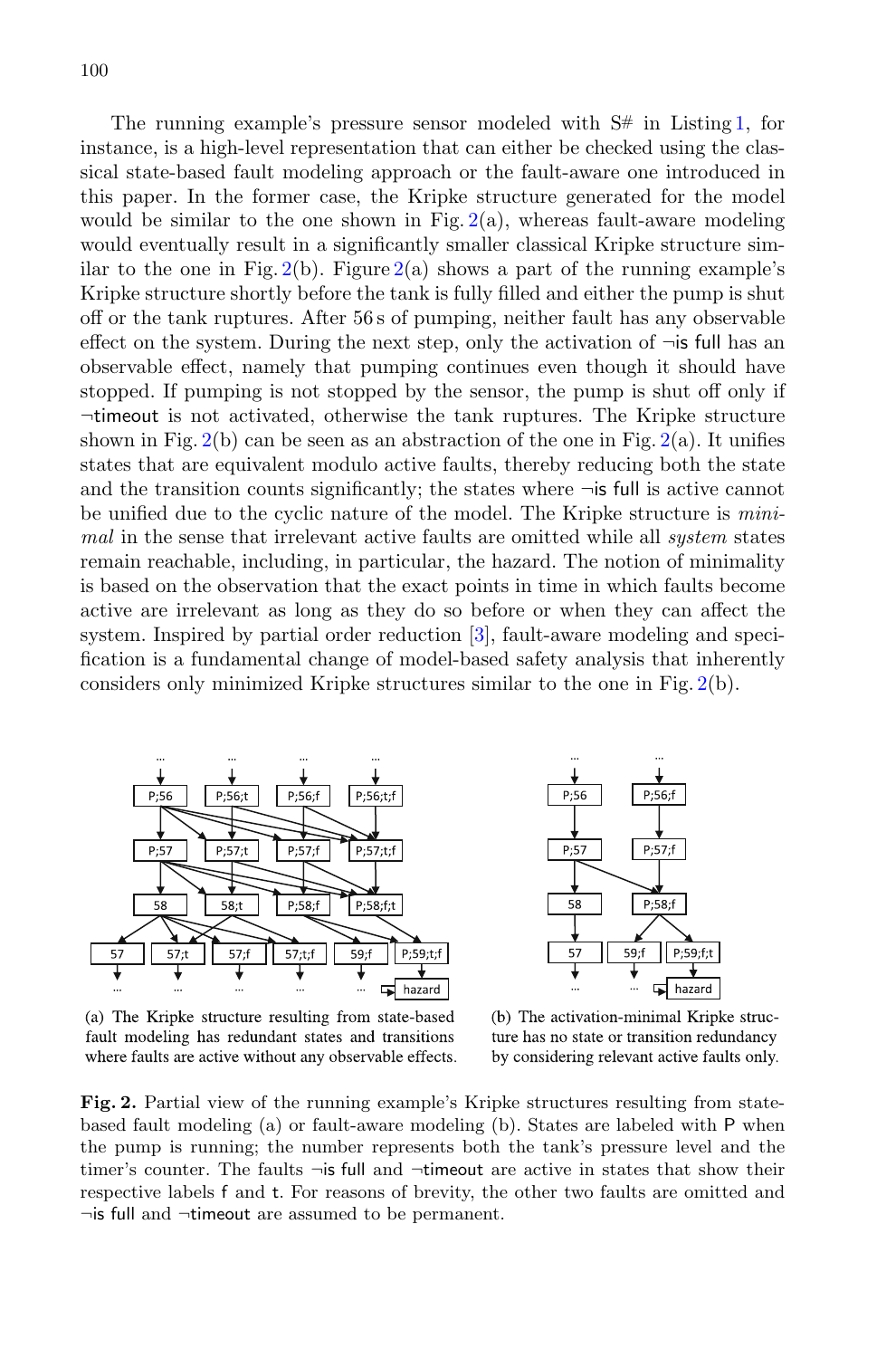### **3 Fault-Aware Modeling and Specification**

Instead of the commonly used state-based fault modeling approach, we focus on fault activations, making them central to the models and specifications of safety-critical systems as well as the safety analysis techniques. Our approach is *event*-based where events are fault activations and deactivations; we exclusively consider the former only, as we have not yet found a use case that requires the latter. The significant state and transition count reductions demonstrated by Fig. [2\(](#page-3-0)b) make the potential advantages for model checking efficiency evident. We augment the classical notion of Kripke structures and LTL to incorporate fault activations explicitly, allowing us to more conveniently formalize Dcca, fault injection, and fault removal in the remainder.

#### **3.1 Fault-Aware Kripke Structures**

Fault-aware Kripke structures explicitly denote the faults that can affect the system they represent. They highlight states in which faults can be activated by labeling their outgoing transitions with sets of activated faults as can be seen in Fig.  $3(a)$  $3(a)$ : The transition relation of the running example's fault-aware Kripke structure is *activation-minimal* in the sense that no transitions can be removed without affecting the Kripke structure's behavior or losing system states; in particular, there are no transitions labeled with  $\neg$  is full or  $\neg$  timeout between the two shown states as these two faults obviously cannot be activated when the tank is empty. The Kripke structure in Fig.  $2(a)$  $2(a)$ , on the other hand, has many superfluous states and transitions that can safely be removed without losing any system states or behavior. The actual state and transition count reductions made possible by activation minimality depend on how often a fault can be activated: ¬timeout, for instance, is only activatable right before the hazard occurs, resulting in a significant state space reduction; ¬pumping, by contrast, is activatable in roughly 50 % of all states and therefore does not profit as much from fault-aware modeling and specification.

**Definition 1 (Fault-Aware Kripke Structures).** *A* fault-aware Kripke structure  $K = (P, F, S, R, L, I)$  *consists of a set of* atomic propositions  $P$ ; *a set of* faults F; *a set of* states S; *a* transition *relation*  $R \subseteq S \times 2^F \times S$  *labeled* with fault activations that is *with fault activations that is*

*–* left-total, *i.e.*,  $\forall s \in S$ .  $\exists s' \in S$ ,  $\Gamma \subseteq F$ .  $(s, \Gamma, s') \in R$  and  $\vdots$  activation-minimal *i.e.*  $(s, \Gamma, s_0) \in R \wedge (s, \Gamma', s') \in R$ 

*–* activation-minimal, *i.e.*,  $(s_1, \Gamma, s_2) \in R \wedge (s_1, \Gamma', s_2') \in R \wedge \Gamma \subsetneq \Gamma' \to s_2 \neq s_2'$ ;

*a* labeling *function*  $L: S \to 2^P$  *indicating the set of atomic propositions holding in a state: and a pop-empty set of initial* fault activations and states  $\emptyset \neq I \subseteq$ *in a state; and a non-empty set of* initial fault activations and states  $\emptyset \neq I \subseteq$  $2^F \times S$  *that is also* activation-minimal, *i.e.*,  $(\Gamma_1, s_1) \in I \wedge (\Gamma_2, s_2) \in I \wedge \Gamma_1 \subset I$ <br> $\Gamma_2 \to s_1 \to s_2$  We also write  $P(K)$  for P  $F(K)$  for F etc. 4 fault-gyper  $\Gamma_2 \rightarrow s_1 \neq s_2$ . We also write  $P(K)$  for P,  $F(K)$  for F, etc. A fault-aware *Kripke structure K is* finite *if*  $P(K)$ *,*  $F(K)$ *,* and  $S(K)$  are finite.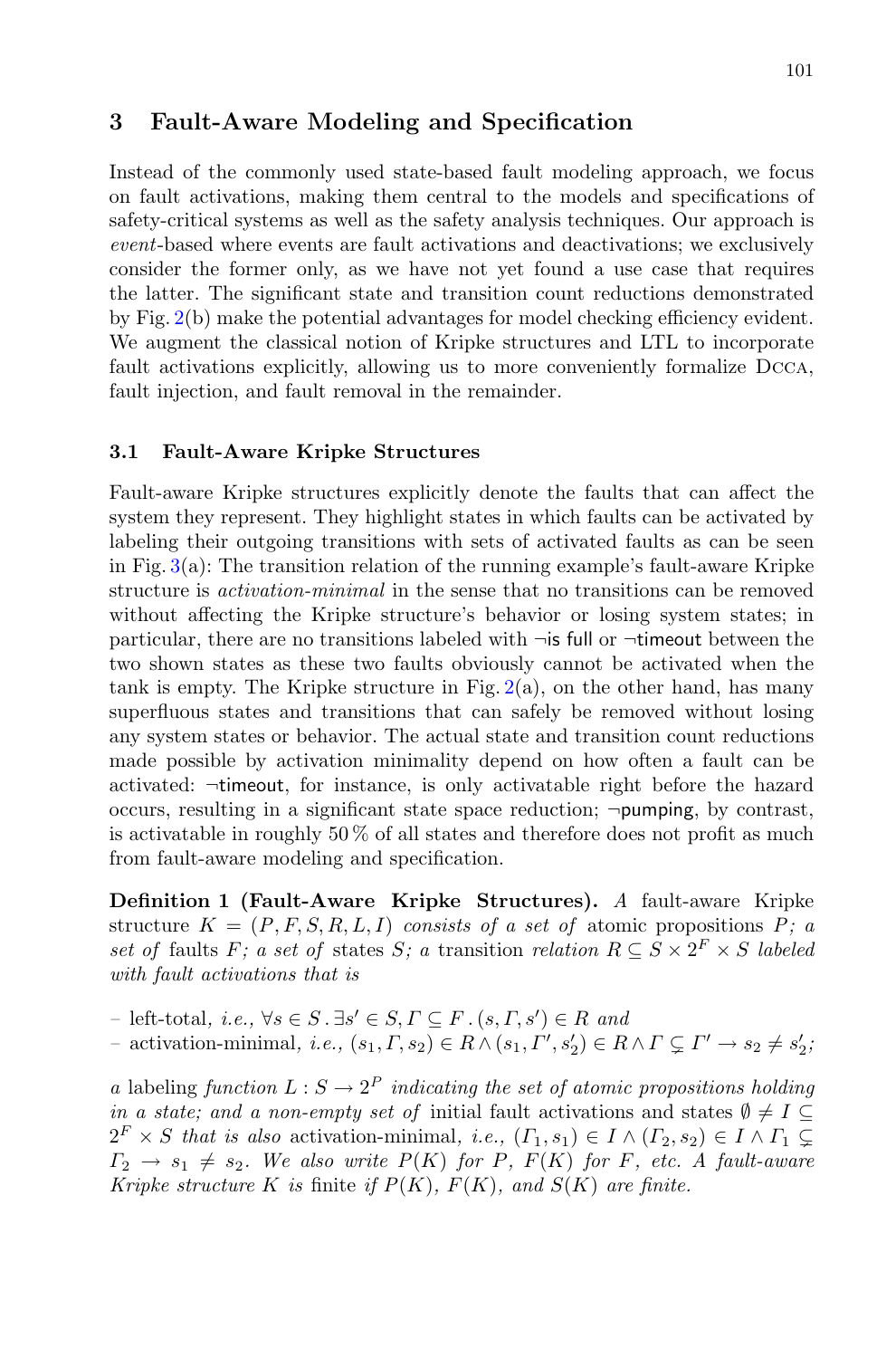

 $0;\emptyset;\emptyset$ ?;e?;p  $0:e:e<sup>7</sup>$  $|0; p; e^{\frac{2}{r}}$  $9.1.01$ 

(a) A fault-aware Kripke structure explicitly labels its transitions with the minimal amount of possible fault activations to avoid any state or transition redundancy.

(b) The classical Kripke structure generated from the fault-aware one to the left requiring additional states labeled with actual and potential fault activations.

<span id="page-5-0"></span>**Fig. 3.** Part of the running example's fault-aware Kripke structure where the tank is empty, which the sensor should report to start the pump. Activations of either  $\neg$ pumping or  $\neg$ is empty prevent the system from doing so. State label P indicates that the pump is running; the number represents the pressure level. Labels e and p indicate activations of  $\neg$ is empty and  $\neg$ pumping, respectively, whereas e? and p? denote potential activations of these faults when leaving the state.

For a fault-aware Kripke structure K, a *path* fragment  $\varsigma = \Gamma_0 s_0 \Gamma_1 s_1 \dots$  of K is an infinite, alternating sequence of fault activations  $\Gamma_i \subseteq F(K)$  and states  $s_i \in S(K)$  such that  $(s_i, \Gamma_{i+1}, s_{i+1}) \in R(K)$  for all  $i \geq 0$ . We write  $\varsigma[i], \varsigma_F[i],$ <br>and  $\varsigma_G[i]$  for  $(\Gamma, s_1)$ ,  $\Gamma$  and suppositively A noth of K is a path fragment  $\varsigma$ and  $\varsigma_{\rm S}[i]$  for  $(\Gamma_i, s_i)$ ,  $\Gamma_i$ , and  $s_i$ , respectively. A *path* of K is a path fragment  $\varsigma$  of K with  $\varsigma[0] \in I(K)$ ; the set of all paths of K is denoted by *naths*(K). The of K with  $\varsigma[0] \in I(K)$ ; the set of all paths of K is denoted by *paths*(K). The *reachable* states  $\mathcal{R}(K)$  are given by  $\{\varsigma_{\mathbf{S}}[i] \mid \varsigma \in paths(K) \land i \geq 0\}$ . The following notion of path equivalence *modulo* faults Γ allows us to compare the paths of two fault-aware Kripke structures, ignoring activations of faults  $f \in \Gamma$ :

**Definition 2 (Path Equivalence).** *Two fault-aware Kripke structures*  $K_1$  *and* K<sub>2</sub> are path equivalent modulo faults F, denoted as  $K_1 \equiv_F K_2$ , if for all  $\varsigma =$  $\Gamma_0 s_0 \Gamma_1 s_1 \ldots$  with  $s_i \in S(K_1) \cup S(K_2)$ ,  $\Gamma_i \subseteq F(K_1) \cup F(K_2)$ , and  $\Gamma_i \cap F = \emptyset$  for *all*  $i \geq 0$ ,  $\varsigma \in paths(K_1)$  *if and only if*  $\varsigma \in paths(K_2)$ *.*  $K_1 \equiv_{\emptyset} K_2$  *is abbreviated*  $as K_1 \equiv K_2.$ 

In order to use standard model checkers such as LTSmin, a fault-aware Kripke structure  $K = (P, F, S, R, L, I)$  can be converted to a classical Kripke structure  $K' = (P', S', R', L', I)$ : We encode *actual* and *potential* fault activations<br>into atomic propositions  $\Gamma$  and  $\Gamma'$  respectively; the latter indicates that the  $^{\prime},S^{\prime},R^{\prime},L^{\prime}$ into atomic propositions  $\Gamma$  and  $\Gamma^2$ , respectively; the latter indicates that the faults  $\Gamma$  are activated by at least one outgoing transition of a state. We have faults  $\Gamma$  are activated by at least one outgoing transition of a state. We have  $P' = P \cup 2^F \cup \{ \Gamma^? \mid \Gamma \subseteq F \}; S' = 2^F \times S; R' = \{ ((\Gamma, s), (\Gamma', s')) \mid (s, \Gamma', s') \in R \};$ <br>and  $L'(\Gamma, s) = \Gamma \cup L(s) \cup \{ \Gamma'^? \mid \exists s' \in S, (s, \Gamma', s') \in R \}$ . While S' is much larger and  $L'(T,s) = \Gamma \cup L(s) \cup \{T'^{2} \mid \exists s' \in S \cdot (s,T',s') \in R\}$ . While S' is much larger than  $S$ , most additional states are not reachable due to activation minimality and<br>are thus irrelevant for evolicit-state model checkers such as LTSMIN: with stateare thus irrelevant for explicit-state model checkers such as LTSmin; with statebased fault modeling, even more additional and often superfluous states would be introduced, most of which would be reachable and thus slow down model checking unnecessarily. Figure [3\(](#page-5-0)b) shows the classical Kripke structure generated from the fault-aware one in Fig. [3\(](#page-5-0)a). The additional states are required to support faultaware LTL; they are unavoidable without fault-aware model checkers.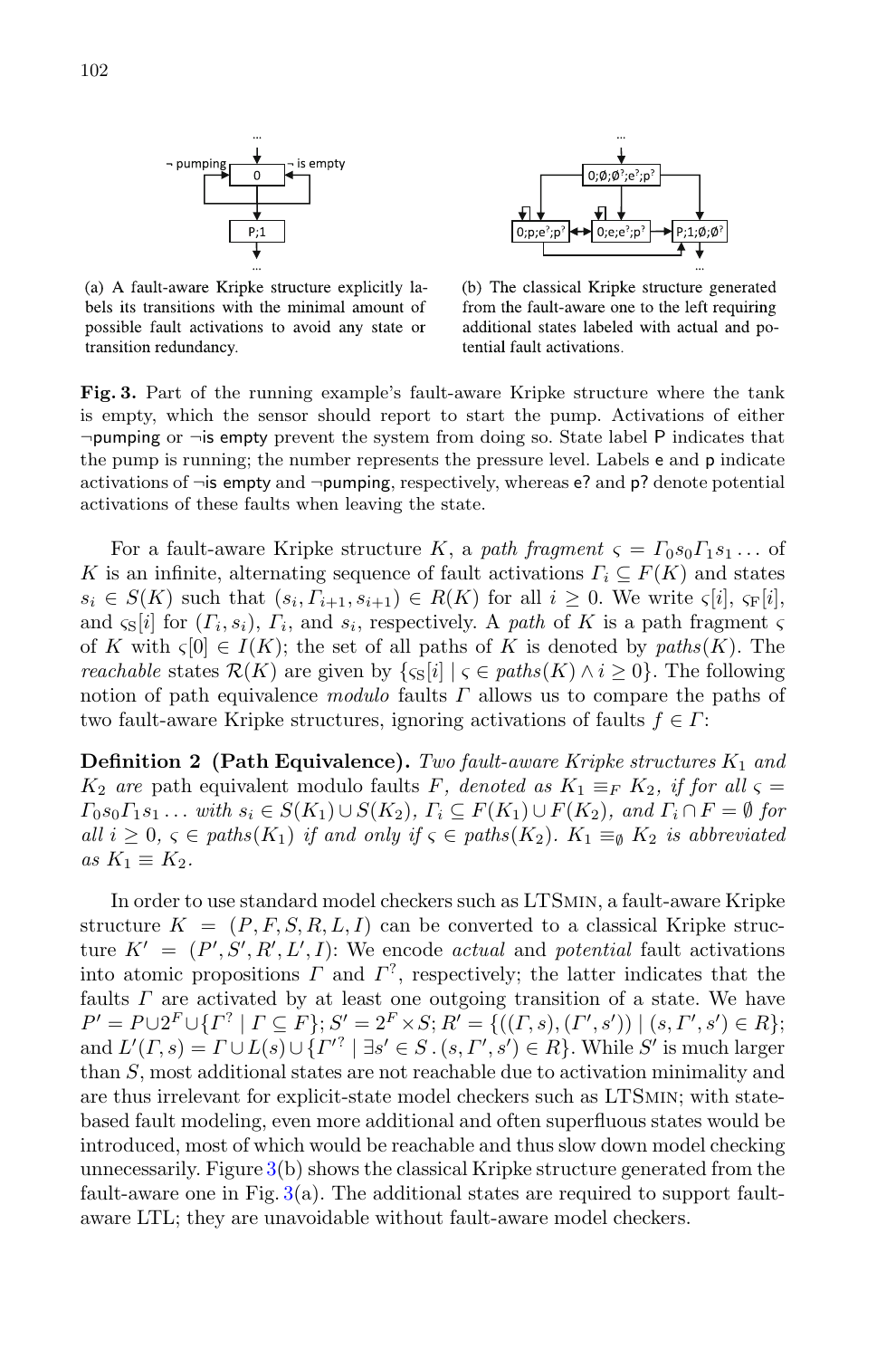#### **3.2 Fault-Aware Linear Temporal Logic**

Fault-aware Kripke structures only model fault activations, disregarding any persistence constraints. Instead, we assume the constraints to be encoded into the checked LTL formulas to filter out paths violating any of them. The following definition of fault-aware LTL is based on the classical variant with both futureand past-time operators [\[3](#page-16-6)[,21\]](#page-17-10). The past modalities do not increase the expressiveness of the logic, but make some formulas exponentially more succinct [\[21\]](#page-17-10) while in many practical cases still allowing for efficient model checking [\[27\]](#page-17-11). Compared to classical LTL, fault-aware LTL provides two additional operators related to fault activations: Formula  $\Gamma$  requires that at least the faults in  $\Gamma$  were activated to reach a state, that is, it checks whether a state was reached because of the activations of all  $f \in \Gamma$ , and potentially more, during the last transition. Formula Γ therefore allows <sup>a</sup> glimpse into the immediate past, whereas the other new operator supported by fault-aware LTL conceptually looks into the immediate future: Formula  $\Gamma^?$  checks whether exactly the fault set  $\Gamma$  might potentially<br>be activated when leaving a state i.e., it allows to check whether precisely the be activated when leaving a state, i.e., it allows to check whether precisely the faults  $f \in \Gamma$  can be activated to reach the next state. The  $\Gamma^?$  operator therefore considers multiple distinct futures that are possible instead of one single future considers multiple distinct futures that are possible instead of one single future as is usually the case with LTL; the operator is conceptually similar to **EX** in CTL. Fault-aware LTL is unable to directly express that a fault is active or dormant, which we found of little practical use.

**Definition <sup>3</sup> (Fault-Aware LTL).** *Fault-aware LTL formulas* Φ *over <sup>a</sup> set <sup>P</sup> of atomic propositions and <sup>a</sup> set* F *of faults are formed according to the following grammar,* where  $\varphi$ ,  $\varphi_1$ , and  $\varphi_2$  are fault-aware LTL formulas over *P* and  $F, p \in$ *P*, *and*  $\Gamma \subseteq F$ *:* 

$$
\Phi ::= \text{true} | p | \Gamma | \Gamma^? | \neg \varphi | \varphi_1 \wedge \varphi_2 | \mathbf{X} \varphi | \varphi_1 \mathbf{U} \varphi_2 | \mathbf{P} \varphi | \varphi_1 \mathbf{S} \varphi_2
$$

*Propositional connectives are defined as usual; we write*  $\mathbf{F} \varphi$  *for* true  $\mathbf{U} \varphi$ ,  $\mathbf{G} \varphi$  *for*  $\neg$  **F**  $\neg \varphi$ ,  $\mathbf{O} \varphi$  *for* true  $\mathbf{S} \varphi$ , and  $\mathbf{H} \varphi$  *for*  $\neg$  **O**  $\neg \varphi$ *. Additionally,*  $\varphi_1 \mathbf{U}^= \varphi_2$  abbrevi $ates \varphi_1 \mathbf{U}(\varphi_1 \wedge \varphi_2)$ *. A fault-aware LTL formula*  $\varphi \in \Phi$  *is* valid *at a position*  $i \geq 0$ *of a path fragment*  $\varsigma$  *of a fault-aware Kripke structure K*, *written as*  $\varsigma$ , *i*  $\models \varphi$ , *if:* 

 $\zeta, i \models \text{true}$ <br>  $\zeta, i \models P$  *iff*  $\Gamma \subseteq \zeta_F[i]$ <br>  $\zeta, i \models P$  *iff*  $\Gamma \subseteq \zeta_F[i]$  $if\!\!f\, \Gamma \subseteq \varsigma_{\rm F}[i]$  $\varsigma, i \models \Gamma^?$  $\textit{iff}(\varsigma_{\mathbf{S}}[i], \Gamma, s) \in R(K) \textit{ for some } s \in S(K) \textit{ iff } \varsigma, i \not\models \varphi \quad \varsigma, i \models \varphi_1 \land \varphi_2 \textit{ if }$  $\begin{array}{lll} \n\varsigma, i \models \neg \varphi & \text{iff } \varsigma, i \models \varphi_1 \land \varphi_2 \text{ iff } \varsigma, i \models \varphi_1 \text{ and } \varsigma, i \models \varphi_2 \\ \n\varsigma, i \models \mathbf{X} \varphi & \text{iff } \varsigma, i+1 \models \varphi \n\end{array}$  $\zeta, i \models \mathbf{X} \varphi \quad \text{iff } \zeta, i+1 \models \varphi$ <br> $\zeta, i \models \varphi$ . Leonard if there is a k  $\zeta, i \models \varphi_1 \mathbf{U} \varphi_2$  *iff there is a*  $k \geq i$  *with*  $\zeta, k \models \varphi_2$  *and*  $\zeta, j \models \varphi_1$  *for all*  $i \leq j < k$ <br> $\zeta, i \models \mathbf{P}\varphi_2$  *iff*  $i > 0$  *and*  $\zeta, i = 1 \models \varphi_2$  $\zeta, i \models \mathbf{P} \varphi$  *iff*  $i > 0$  and  $\zeta, i - 1 \models \varphi$ <br> $\zeta, i \models \varphi$ .  $\mathbf{S} \varphi$  *iff there is a*  $k \leq i$  *with*  $\zeta, i \models \varphi_1 \mathbf{S} \varphi_2$  *iff there is a*  $k \leq i$  *with*  $\zeta, k \models \varphi_2$  *and*  $\zeta, j \models \varphi_1$  *for all*  $k < j \leq i$  $\varsigma \models \varphi$  *abbreviates*  $\varsigma, 0 \models \varphi$ *.*  $\varphi$  *is valid in* K, written as  $K \models \varphi$ , if  $\varsigma \models \varphi$  for all  $\varsigma \in paths(K)$ .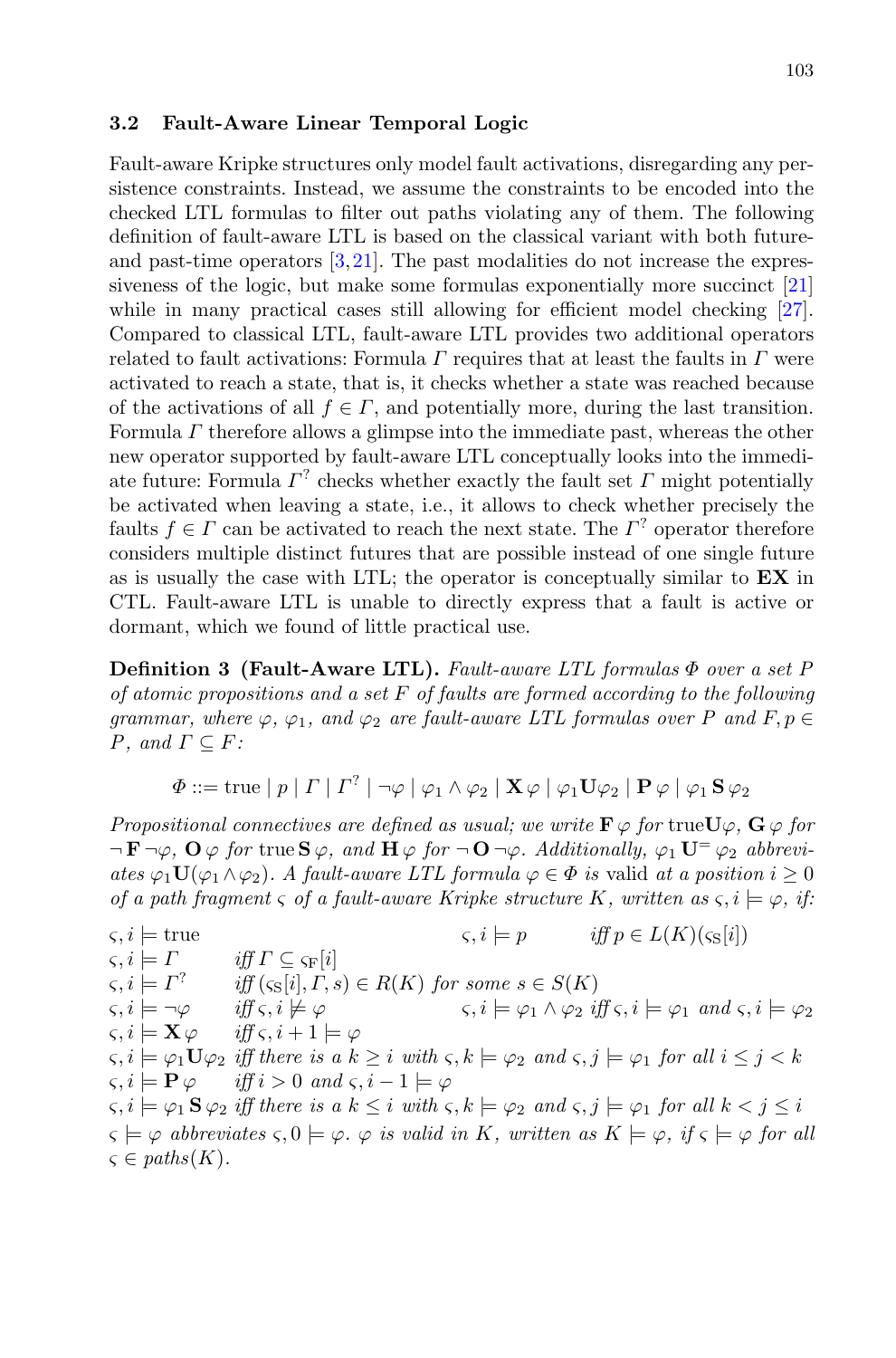For all faults  $f \in F$ , we generally require that they do not have to be activated in an initial state, i.e.,  $K \not\models f$  with f abbreviating  $\{f\}$ . Fault-aware Kripke structures violating this assumption always start with at least one activated fault, making their adequacy questionable. Additionally, a transient fault  $f \in F$  must be activated completely nondeterministically. The corresponding<br>persistence constraint is **G** $\bigvee_{\Gamma' \subseteq F \setminus f} \Gamma'^?$ : There always is a transition where *f*<br>is not activated: otherwise *f*'s activation would b EXECTED FOR THE EXECTED THAT IS NOT CHARGE TO A REFLEXIT IS NOT ACTED IT IS not activated; otherwise, f's activation would be deterministically enforced.<br>Permanent faults  $\Gamma \subset F$  behave like transient ones until the first Permanent faults  $\Gamma \subseteq F$  behave like transient ones until the first time they are activated:  $\Lambda_{\Gamma' \subseteq \Gamma} \mathbf{G}((\Gamma'^? \wedge \Lambda_{f \in \Gamma'} \mathbf{O} f) \to \mathbf{X} \Gamma')$  ensures that all subsets  $\Gamma' \subseteq \Gamma$  of the faults are indeed activated wh of the faults are indeed activated whenever they are activatable and all faults  $f \in \Gamma'$  have already been activated at least once.<br>To determine whether a formula  $\varphi \in \Phi$  holds

To determine whether a formula  $\varphi \in \Phi$  holds for a fault-aware Kripke structure K with  $K \not\models f$  for all  $f \in F(K)$ , we check  $K \models (\bigwedge_{\psi \in \Psi} \psi) \rightarrow \varphi$  for a set of persistence constraints  $\Psi$  such formulas are similar to fairness conditions set of persistence constraints  $\Psi$ ; such formulas are similar to fairness conditions in that they can only be expressed in LTL but not in CTL [\[3](#page-16-6)]. The extended formula might result in a more complex Büchi automaton; however, constraints for transient faults are both the common and the general case with a simple single-state Büchi representation. Therefore, transient faults no longer represent the worst case as with state-based fault modeling, but the best case instead. The transformation of fault-aware LTL to classical LTL is straightforward by making formulas  $\Gamma$  and  $\Gamma^2$  propositions; the Kripke structures generated from<br>fault-aware ones contain the required state labels for  $\Gamma$  and  $\Gamma^2$ fault-aware ones contain the required state labels for  $\Gamma$  and  $\Gamma^?$ .

#### **3.3 Fault Injection**

The intended behavior of a safety-critical system is commonly modeled first with the faulty behavior injected later in a separate step [\[6\]](#page-16-1). State-based fault modeling requires additional states, labels, and transitions for injected faults just to distinguish the faults' active and dormant states. For fault-aware Kripke structures, however, injecting a fault can only add new transitions when the fault is actually activated; additional states, labels, and transitions are only required to model a fault's effects on the system. Formally:

<span id="page-7-0"></span>**Definition 4 (Fault Injection).** Injecting the faults  $F'$ <br>(P F S R L I) wields the set of extended fault-gware Krinke st  $into \ K =$ <br>  $ctures \ K \triangle F'$  $(P, F, S, R, L, I)$  *yields* the set of extended fault-aware Kripke structures  $K \triangleleft F'$ ,<br>where for all  $K' = (P' \ F \sqcup F' \ S' \ R' \ I' \ I') \in K \triangleleft F' \ P \subset P' \ S \subset S'$ . *where for all*  $K' = (P', F \cup F', S', R', L', I') \in K \triangleleft F', P \subseteq P', S \subseteq S',$ <br>  $L(s) \subset L'(s)$  *for all*  $s \in S, R \subset R'$  such that for all  $(s \subset s') \in R' \setminus R$  $L(s) \subseteq L'(s)$  for all  $s \in S$ ,  $R \subseteq R'$  such that for all  $(s, T, s') \in R' \setminus R$ ,<br>  $s \in S \to \Gamma \cap F' \neq \emptyset$  and  $I \subseteq I'$  such that for all  $(F, s) \in I' \setminus I$ ,  $F \cap F' \neq \emptyset$  $s \in S \to \Gamma \cap F' \neq \emptyset$ , and  $I \subseteq I'$  such that for all  $(\Gamma, s) \in I' \setminus I$ ,  $\Gamma \cap F' \neq \emptyset$ .

The definition reflects the fact that there are many possible ways of injecting faults F' into a model by yielding a *set* of extended fault-aware Kripke structures<br>incorporating F' For reasons of adequacy, the model including the faults is incorporating  $F'$ . For reasons of adequacy, the model including the faults is<br>required to be an extension of the model without these faults: that is fault required to be an *extension* of the model without these faults; that is, fault injection may add but can never remove behavior. We can formally show that the original Kripke structure and all possible extensions are path equivalent as long as the injected faults are never activated: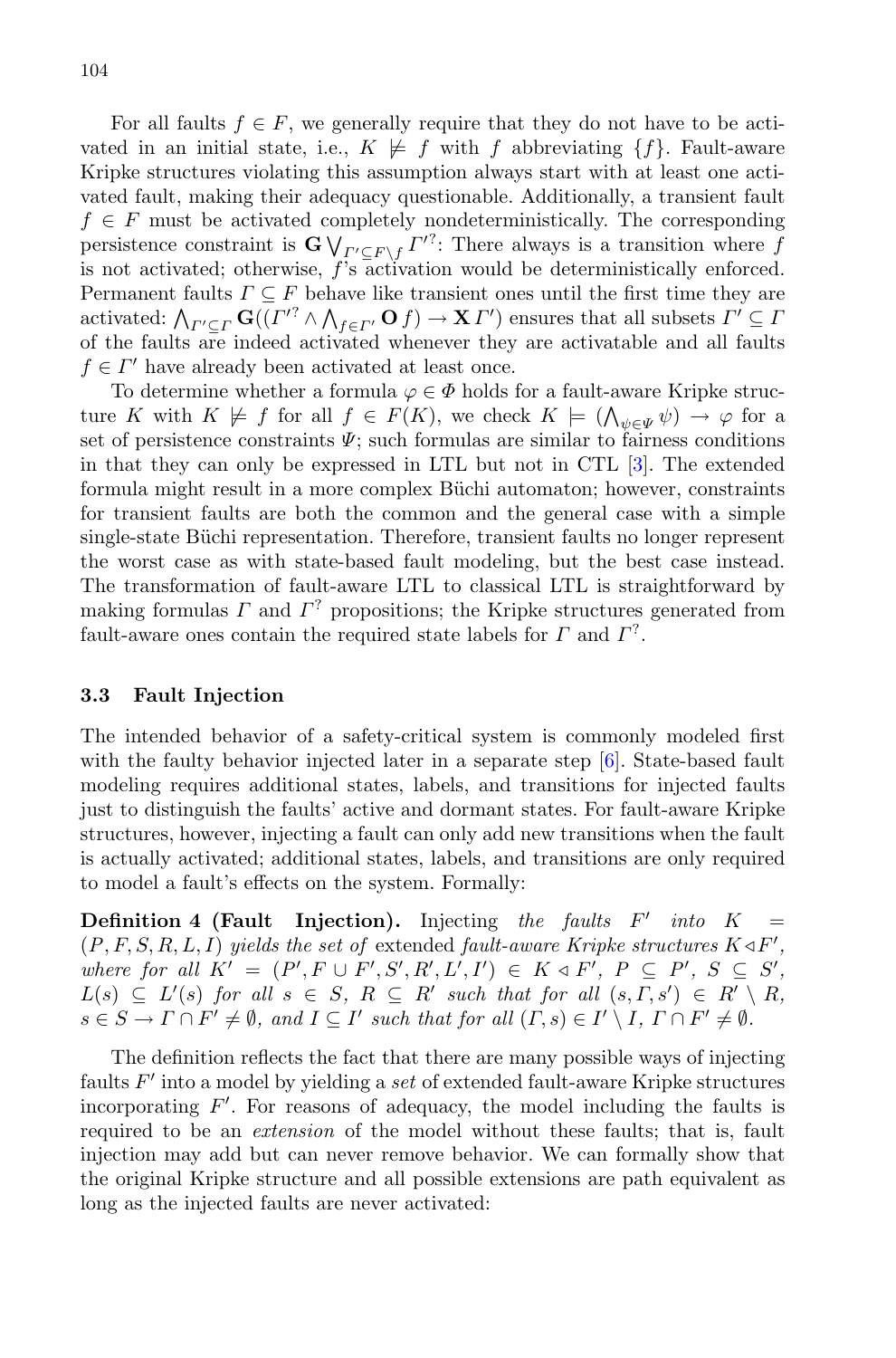**Proposition <sup>1</sup> (Conservative Extension).** *For <sup>a</sup> fault set* F *and fault-aware Kripke structures* K and  $K_F \in K \triangleleft F$ ,  $K \equiv_F K_F$ .

Fault injection is purely additive, as new behavior can only be reached by activations of injected faults; until then, the system behaves as before. The highlevel models of the safety analysis tools typically guarantee conservative extension syntactically [\[6,](#page-16-1)[13](#page-17-2)].

### **4 Deductive Cause Consequence Analysis**

By model checking a series of formulas, Dcca uncovers cause consequence relationships between faults (the causes) and hazards (the consequences): For each hazard, Dcca computes all *minimal critical* fault sets Γ that can cause the occurrence of the hazard. We assume a finite fault-aware Kripke structure  $K$ representing the system to be analyzed with <sup>a</sup> hazard H given as <sup>a</sup> propositional logic formula over K not referencing any faults  $f \in F = F(K)$ . A fault set  $\Gamma$  is *critical* for <sup>a</sup> hazard H if and only if there is the possibility that H occurs and before that, at most the faults in Γ have been activated. The following *original* definition [\[12\]](#page-17-1) of the criticality property uses CTL, which could be extended to fault-aware Kripke structures similar to fault-aware LTL. The usage of CTL, however, limits Dcca's applicability to Kripke structures with a *single* initial state, since a CTL formula is only valid on a Kripke structure if it holds in *all* initial states.

<span id="page-8-0"></span>**Definition 5 (Minimal Critical Fault Sets).** *Let*  $|I(K)| = 1$ . *A fault set*  $\Gamma \subseteq$ <br>*F is* critical for hazard H if  $K \models (only \in \textbf{FI} \equiv H)$ , where only  $\Gamma \Leftrightarrow \Lambda$ F is critical for hazard H if  $K \models (only_F \mathbf{EU} = H)$ , where only  $\Gamma \Leftrightarrow \bigwedge_{f \in F \setminus \Gamma} \neg f$ .<br>A critical feelt set  $\Gamma$  is minimal if no proper subset  $\Gamma' \subset \Gamma$  is critical *A critical fault set*  $\Gamma$  *is* minimal *if no proper subset*  $\Gamma' \subsetneq \Gamma$  *is critical.* 

The CTL formula checks whether there is a path  $\varsigma \in paths(K)$  on which the hazard H occurs and before that, none of the faults  $f \notin \Gamma$  are activated; conversely, at most the faults  $f \in \Gamma$  are activated. The use of the  $EU^-$  operator guarantees that the transition leading to the state where the hazard occurs still enables at most the faults  $f \in \Gamma$ ; if **EU** was used instead, there could be activations of faults  $f \in F \setminus \Gamma$  right before the hazard occurs, which is obviously unintended. Activation is only (implicitly) required for minimal criticality, but not for criticality: Any superset  $\Gamma' \supseteq \Gamma$  of a critical fault set  $\Gamma$  is also critical<br>as additional fault activations cannot be expected to fix other faults and thus as additional fault activations cannot be expected to fix other faults and thus to improve safety. In practice, the criticality's *monotonicity* with respect to set inclusion [\[12](#page-17-1)] often allows for significant reductions in the number of checks required to find all minimal critical fault sets; otherwise, *all* subsets of F would have to be checked for criticality. Dcca's worst-case complexity, however, is in fact exponential.

Dcca determines all minimal critical fault sets for a hazard; it is a *complete* safety analysis technique [\[12](#page-17-1)] in the sense that the hazard cannot occur as long as at least one fault of each minimal critical fault set is never activated. Formally,  $K \models (\bigwedge_{F \in \Lambda} \neg \bigwedge_{f \in F} \mathbf{F} f) \rightarrow \mathbf{G} \neg H$  always holds where  $\Lambda$  is the set of all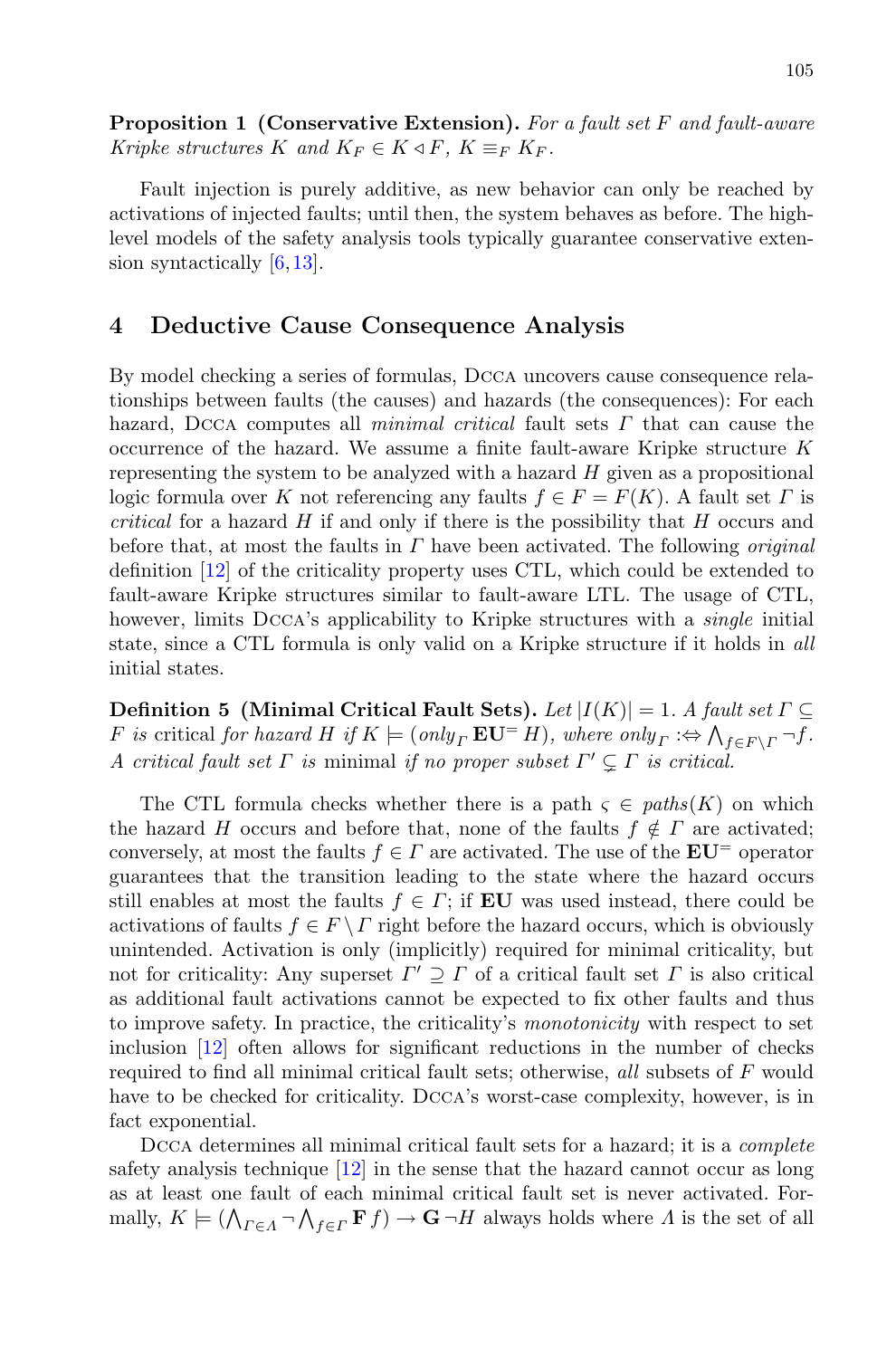minimal critical fault sets for  $H$  determined by conducting a DCCA for  $H$  over K. Dcca is always complete, regardless of whether faults were injected into the Kripke structure in accordance with Definition [4](#page-7-0) or added in some other, arbitrary way. Adequacy, however, is only guaranteed for fault-aware Kripke structures with injected faults. Only then is the check for criticality of the empty fault set equivalent to a check of functional correctness, namely whether the hazard can already occur even without any fault activations.

#### **4.1 Conceptual Improvement: Safe Fault Sets**

Similar to fairness conditions, persistence constraints cannot be enforced while checking the criticality of a fault set due to the use of CTL [\[3](#page-16-6)]. We therefore base Dcca on the dual of critical fault sets instead, which can indeed be formalized using fault-aware LTL:

**Definition 6 (Safe Fault Sets).** *A fault set*  $\Gamma \subseteq F$  *is* safe *for hazard* H *if and only* if  $K \models \neg(\text{only } \Gamma \mathbf{U} = H)$  *with only*<sub> $\Gamma$ </sub> *as in Definition* [5.](#page-8-0)

A fault set  $\Gamma$  is considered safe for a hazard  $H$  if it is impossible that at most the activations of faults  $f \in \Gamma$  result in an occurrence of H. Intuitively, a fault set should be critical if and only if it is not safe. This correlation, however, does *not* hold as criticality assumes Kripke structures to have a single initial state only, whereas for safe fault sets, we do not make this assumption. For multiple initial states, the original definition would classify critical sets as safe in certain cases. To establish the correlation, we from now on consider a fault set  $\Gamma \subseteq F$  to be critical for H if and only if there is some path  $\varsigma \in paths(K)$ with  $\varsigma \models only_{\Gamma} U^{\equiv} H$ . The monotonicity property and DCCA's completeness guarantee continue to hold for the new definition of criticality; the proofs are similar to the original ones [\[12](#page-17-1)]. Additionally, for any safe fault set  $\Gamma$ , any subsets Γ activations make a system less safe.  $\Gamma' \subseteq \Gamma$  are safe as well: Under no circumstances is it possible that less fault

Dcca is model checker-independent, whereas other techniques similar to Dcca are tied to certain model checkers such as NuSMV or *BT Analyser* [\[5](#page-16-7)[,7](#page-16-0), [19](#page-17-4)]. In contrast to Dcca, some of these techniques [\[5](#page-16-7),[7\]](#page-16-0) are only able to assume monotonicity or require permanent persistence [\[19](#page-17-4)]; with DCCA, monotonicity is guaranteed regardless of the analyzed model and all kinds of persistence constraints are supported. Using safe fault sets to conduct Dccas results in three notable usability improvements: Firstly, Dcca now supports multiple initial states, avoiding workarounds that construct a unique pseudo initial state by changing both the model and the analyzed formula. Ironically, LTSmin only supports a unique initial state, forcing us to work around this limitation nevertheless. Secondly, both LTL and CTL can be used to conduct Dccas, enabling broader model checker support; with CTL, a fault set is safe if and only if  $K \models \neg (only \cdot \mathbf{EU} = H)$ . Thirdly, the model checker now generates a counter example when a fault set  $\Gamma$  is not safe, i.e., it constructs a witness that explains why  $\Gamma$  is critical and how it causes the hazard. Consequently, the model checking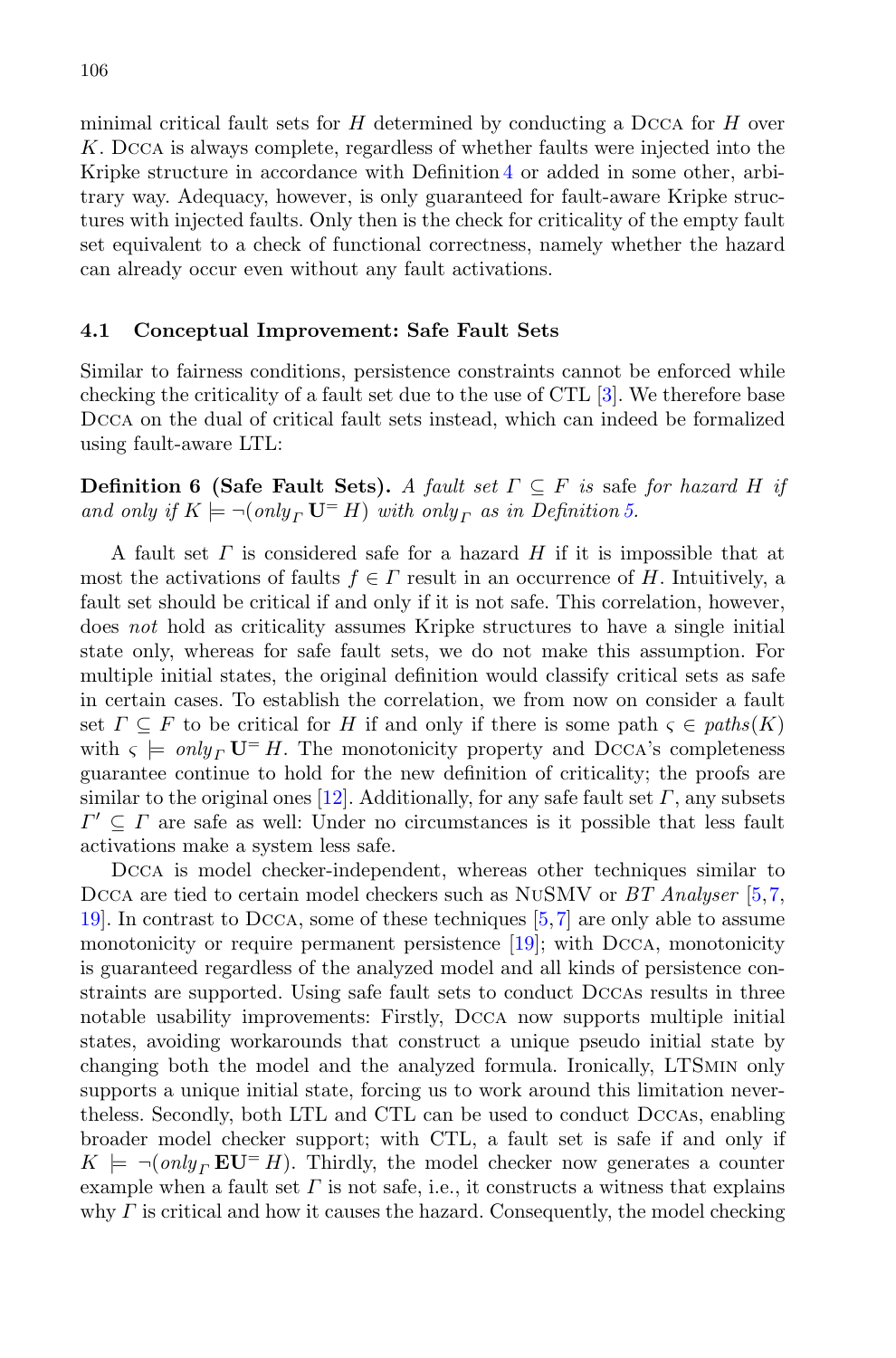$$
K \xrightarrow{K \triangleleft F_1 \oplus F_2} K_{F_1 \oplus F_2}
$$
\n
$$
K \triangleleft F_1 \downarrow \qquad \qquad \downarrow K_{F_1 \oplus F_2} \downarrow F_2
$$
\n
$$
K_{F_1} \xrightarrow{\qquad \qquad \equiv} (K_{F_1 \oplus F_2})_{\setminus F_2}
$$

<span id="page-10-0"></span>**Fig. 4.** Illustration of the relation of fault injection and fault removal that enables fault removal Dcca: starting with a fault-aware Kripke structure *K* and two disjoint fault sets *F*<sup>1</sup> and *F*2, path equivalent fault-aware Kripke structures can be obtained by either injecting the relevant faults  $F_1$  only or by first injecting all faults  $F_1 \oplus F_2$  and subsequently removing the irrelevant faults  $F_2$ .

workflow is improved as witnesses for safe fault sets showing how a hazard is *not* caused are typically of no interest in practice.

#### **4.2 Efficiency Improvement: Fault Removal**

Formal safety analysis tools can automatically conduct complete Dccas. Instead of using a series of LTL formulas to check for safe faults sets within a model, the tools could alternatively change the model to make the checks more efficient: Faults  $F \setminus \Gamma$  are not allowed to be activated during a check of  $\Gamma$  due to *only*<sub>Γ</sub>, so<br>they could just as well be *removed* from the model entirely as outlined by Fig. 4. they could just as well be *removed* from the model entirely as outlined by Fig. [4,](#page-10-0) reducing the model's state space. Thus, instead of checking multiple formulas on the same model, the same simplified formula can be checked for multiple reduced models. We formalize a fault removal variant of Dcca based on this idea, which generalizes an ad hoc approach to conduct Dccas within the Scade tool [\[11\]](#page-17-12). We first define the notion of *activation independence* that is required to show that Dcca always computes the same minimal critical fault sets, regardless of whether the multiple formulas or multiple models approach is used. We consider a fault set to be activation independent if activations are never forced, that is, there is always an alternative future or initial state in which none of the faults are activated; trivially, transient and permanent faults are activation independent.

**Definition 7** (Activation Independence). A fault set  $\Gamma \subseteq F(K)$  of a fault*aware Kripke structure* K *is* activation independent *in* K *if*  $K \not\models \Gamma \neq \emptyset \land \Gamma$  *and*  $K \models G \bigvee_{\Gamma' \subseteq F(K) \setminus \Gamma} \Gamma'$ <sup>?</sup>.

In particular, the following set of *reduced* fault-aware Kripke structures is non-empty if and only if an activation independent fault set is removed, as activation independence preserves left-totality for all reachable states  $\mathcal{R}(K)$  during fault removal:

**Definition 8 (Fault Removal).** Removing the fault set  $F' \subseteq F$  from a fault-<br>*gyare Krinke structure K* – (P F S B L L) wields the set of reduced fault*aware Kripke structure*  $K = (P, F, S, R, L, I)$  *yields the set of* reduced *faultaware Kripke structures*  $K \setminus F'$ , *where for all*  $K' = (P', F \setminus F', S', R', L', I') \in$ <br>  $K \setminus F' \subset P \subset \mathcal{R}(K) \subset S' \subset S \subset R' - f(s \subset s') \subset R \cup s \subset S' \land T \cap F' = \emptyset$ aware Kripke structures  $K \setminus F'$ , where for all  $K' = (F', F \setminus F', S', K, L', I') \in K \setminus F', P' \subseteq P$ ,  $\mathcal{R}(K) \subseteq S' \subseteq S$ ,  $R' = \{(s, \Gamma, s') \in R \mid s, s' \in S' \land \Gamma \cap F' = \emptyset\}$ ,<br> $L'(s) = L(s)$  for all  $s \in S'$ , and  $I' = \{(F, s) \in I \mid s \in S' \land \Gamma \cap F' = \emptyset\}$  $\overline{\phantom{a}}$  $L'(s) = L(s)$  *for all*  $s \in S'$ *, and*  $I' = \{(T, s) \in I \mid s \in S' \land \Gamma \cap F' = \emptyset\}.$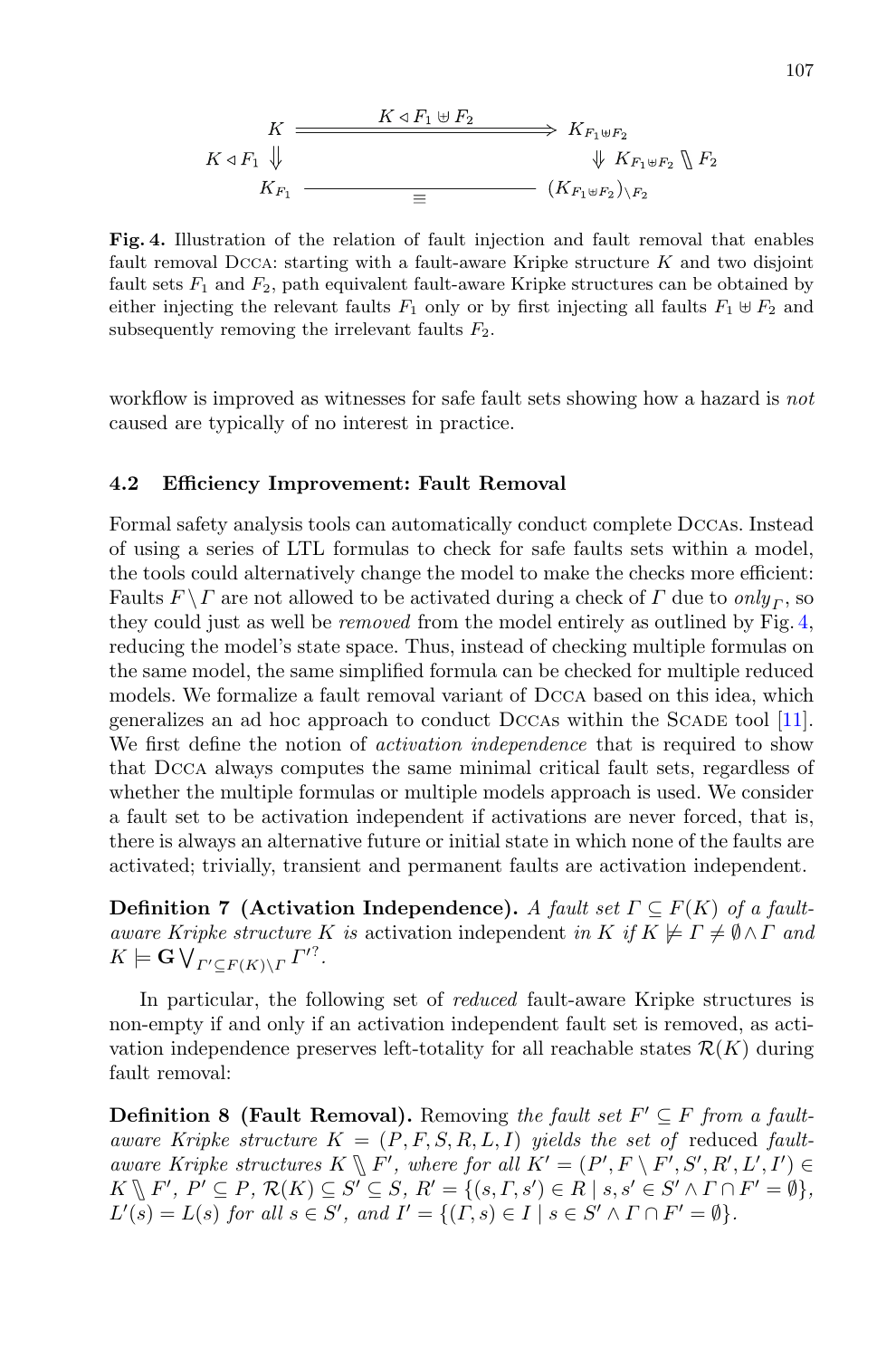In contrast to fault injection which is a creative activity, fault removal is mechanic and can therefore be done automatically by a tool. All  $K' \in K \setminus F$ have identical sets of paths as they can only differ in irrelevant details such as unreachable states or transitions. Similar to fault injection, fault-aware Kripke structures are path equivalent before and after fault removal as long as the removed faults are never activated:

<span id="page-11-0"></span>**Proposition 2.** For fault set  $F \subseteq F(K)$  and fault-aware Kripke structures K *and*  $K_{\setminus F} \in K \setminus F$ ,  $K \equiv_F K_{\setminus F}$ .

In general, we can only infer that  $K \setminus T \neq \emptyset$  when removing an activation<br>ependent fault set  $\Gamma \subset F(K)$  from a fault-aware Krinke structure K. When independent fault set  $\Gamma \subseteq F(K)$  from a fault-aware Kripke structure K. When removing previously injected faults, we trivially obtain a fault-aware Kripke structure that is path equivalent to the original one. Fault-aware LTL can also be used to effectively remove an activation independent fault set  $\Gamma' \subseteq F(K)$ <br>from a fault-aware Krinke structure K similar to how persistence constraints from a fault-aware Kripke structure  $K$ , similar to how persistence constraints suppress undesirable fault activations or deactivations: For  $K_{\setminus\Gamma'} \in K \setminus \Gamma'$  and  $\emptyset \in \Phi$  expressible over both  $K$  and  $K_{\setminus\Gamma'}$ ,  $K \models (\mathbf{G} \wedge_{\preceq \in \mathbf{G}} \wedge_{\preceq \in \mathbf{G}} \mathbf{G}) \rightarrow \emptyset$  if and only  $\varphi \in \Phi$  expressible over both K and  $K_{\setminus \Gamma'}$ ,  $K \models (\mathbf{G} \bigwedge_{f \in \Gamma'} \neg f) \rightarrow \varphi$  if and only<br>if  $K_{\setminus \Gamma'} \models \varphi$  by Proposition 2. In particular, while conducting a DCCA all faults if  $K_{\setminus\Gamma'} \models \varphi$  by Proposition [2.](#page-11-0) In particular, while conducting a DCCA, all faults<br>whose activations are suppressed by the *only* part of the safe fault sets formula whose activations are suppressed by the  $only<sub>Γ</sub>$  part of the safe fault sets formula can be removed from the checked model, thereby replacing checks of multiple LTL formulas on a model with all faults by a series of reachability checks of multiple reduced models:

<span id="page-11-1"></span>**Theorem <sup>1</sup> (Fault Removal <sup>D</sup>CCA).** *Let* K *be <sup>a</sup> fault-aware Kripke structure with faults*  $F = F(K)$ ,  $\Gamma \subseteq F$  *be a fault set, and*  $K_{\setminus (F \setminus \Gamma)} \in K \setminus (F \setminus \Gamma)$ *.*  $\Gamma$  *is safe for hazard*  $H$  *if and only if*  $K_{\setminus (F \setminus \Gamma)} = G \neg H$ *safe for hazard H if and only if*  $K_{\setminus (F \setminus \Gamma)} \models \mathbf{G} \neg H$ .

The proof of Theorem [1](#page-11-1) generalizes and completes the one given for SCADE-DCCA [\[11\]](#page-17-12). Overall potential analysis time reductions depend on the model adaptation overhead and the size of the minimal critical fault sets; as the latter are usually rather small, efficiency can improve significantly. The following proposition establishes the adequacy of the fault removal optimization for injected, activation-independent faults  $\Gamma' \subseteq F(K)$ , i.e., the criticality of  $\Gamma = F(K) \setminus \Gamma'$ <br>can be determined by either removing  $\Gamma'$  or by injecting only  $\Gamma$  in the first place can be determined by either removing  $\Gamma'$  or by injecting only  $\Gamma$  in the first place.<br>That is it is not even necessary to construct the complete fault-aware Krinke That is, it is not even necessary to construct the complete fault-aware Kripke structure containing all analyzed faults and subsequently to remove the faults that the analyzed Dcca formula would suppress anyway; instead, only the analyzed faults can be injected into the model, avoiding any potential analysis tool overhead when carrying out the fault removals. More generally, the following proposition summarizes the formal justification for the equivalence at the bottom of Fig. [4,](#page-10-0) allowing only the smaller fault set to be injected in the first place; a similar result can be obtained for the reverse direction.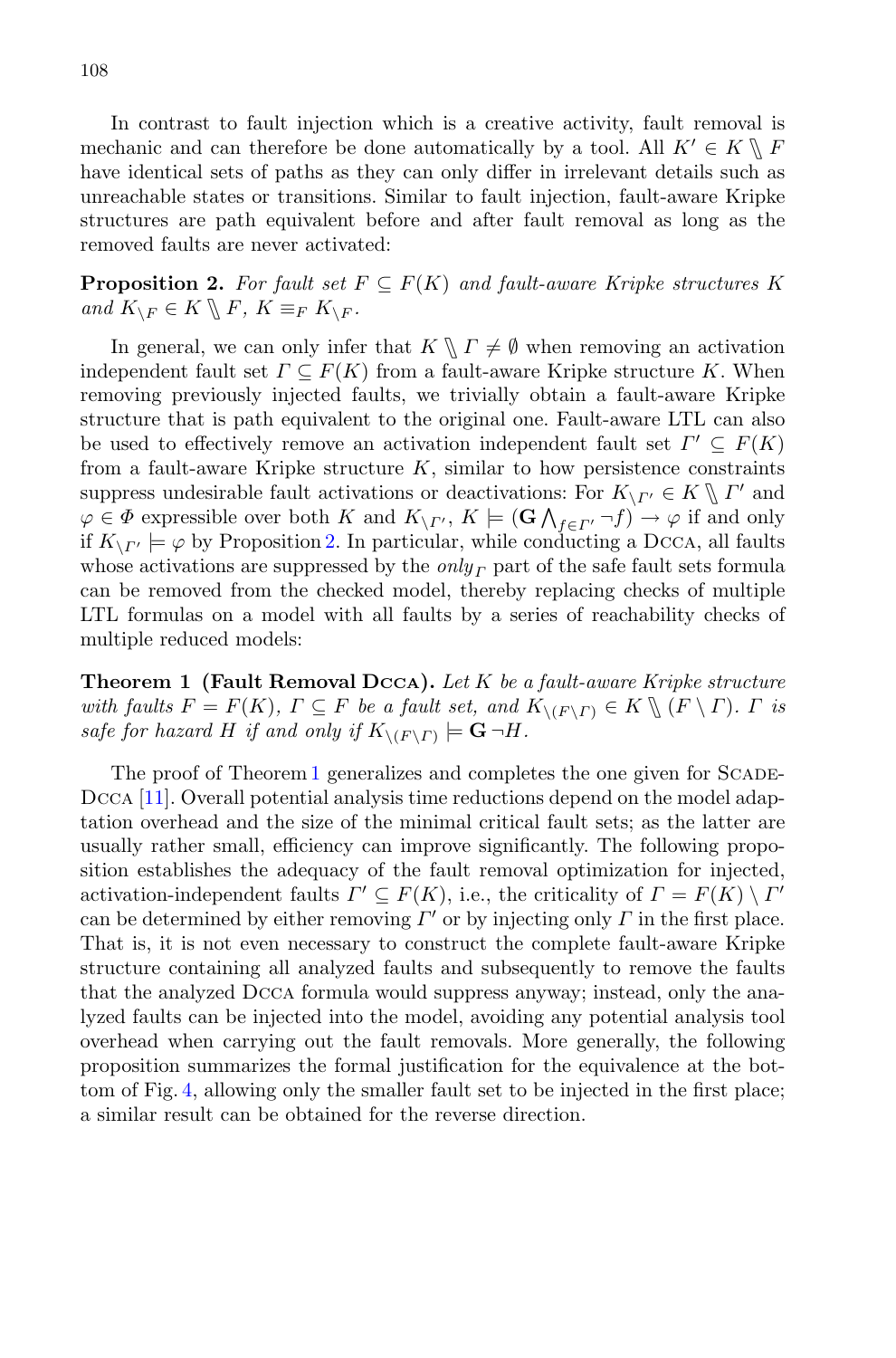**Proposition 3.** For fault sets F and  $F' \subseteq F$  and all fault-aware Kripke structures K  $K_F \subseteq K \triangleleft F$  and  $(K_F)_{F'} \subseteq K_F \setminus F'$  there is a  $K_{F'} F \subseteq K \triangleleft (F \setminus F')$ *tures*  $K, K_F \in K \triangleleft F$ , and  $(K_F)_{\setminus F'} \in K_F \setminus F'$ , there is a  $K_{F \setminus F'} \in K \triangleleft (F \setminus F'$  such that  $K_{F \setminus F'} = (K_F)_{\setminus F'}$ such that  $K_{F \setminus F'} \equiv (K_F)_{\setminus F'}$ .

### **5 Tool Support and Evaluation**

Fault-aware modeling and specification is implemented in the S# modeling and analysis framework for safety-critical systems [\[13](#page-17-2)]. The following gives a brief overview of S#'s high-level modeling language, its fault modeling capabilities, and its integration with the explicit-state model checker LTSMIN  $[18]$  $[18]$ . S#'s efficiency is contrasted with the explicit-state and symbolic model checkers Spin and NuSMV [\[8](#page-16-5),[14\]](#page-17-8) as well as the safety analysis tools Vecs and Compass [\[20](#page-17-3)[,23](#page-17-13)]. In particular, we highlight S#'s analysis efficiency improvements over previous versions of S# for three case studies which result from the use of fault removal Dcca as well as fault-aware Kripke structures. The latest version of S# as well as documentation about its installation and usage are available at <http://safetysharp.isse.de>. Detailed descriptions of the case studies as well as the S# case study models are also available there, including interactive, S#-based visualizations that support visual replays of model checking counter examples.

### **5.1 The S# Modeling and Analysis Framework for Safety-Critical Systems**

The S# modeling and analysis framework conducts Dccas fully automatically for system models authored in the ISO-standardized  $C#$  programming language and .Net runtime environment [\[15,](#page-17-14)[16](#page-17-15)]. Its modeling language and the underlying model of computation put particular emphasis on flexible system design variant modeling and composition capabilities as well as support for fault modeling and automated fault injection which guarantees conservative extension. While S# models are *represented* as C# programs, they are still models of the safety-critical systems to be analyzed; the running example's tank, for instance, is part of the model even though it is not software-based in the real world. Even the software parts of S# models are not intended to be used as the actual implementations; these are typically done in C or  $C_{++}$  for reasons of efficiency. Thus,  $S#$  is best regarded as an executable, text-based extended subset of SYSML [\[24\]](#page-17-16) even though no automated transformations between the two exist. The underlying model of computation is a series of discrete system steps, where each step takes a clock tick. As shown by Listing [1,](#page-13-0)  $S#$  components are represented by  $C#$ classes, instances of which correspond to S# component instances. Methods are considered to be either required or provided ports; inheritance, interfaces, generics, lambda functions, etc. are fully supported by S#. To instantiate a model, the appropriate component instances must be created, their initial states and subcomponents must be set, and their required and provided ports must be connected.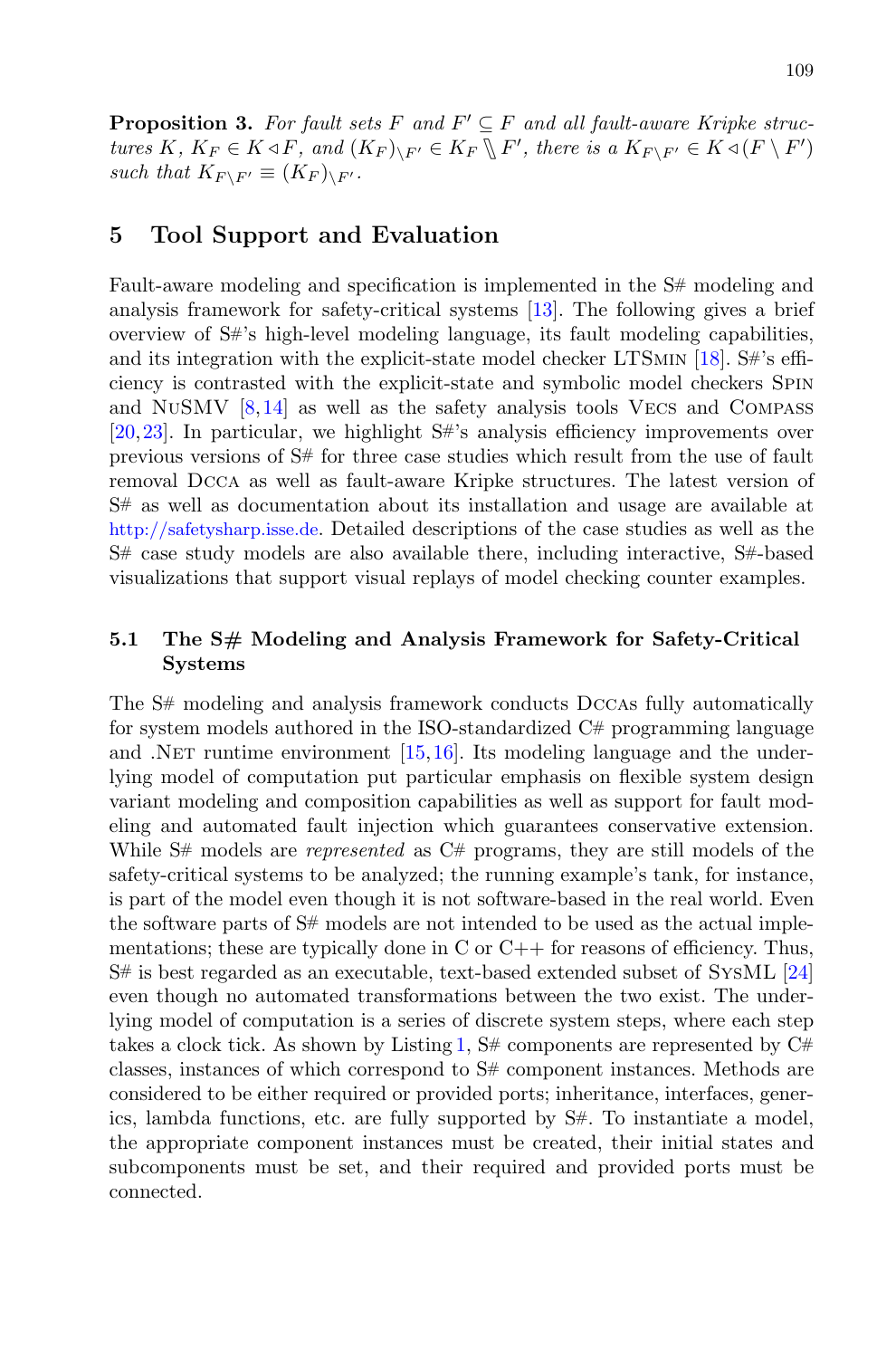```
class PressureSensor : Component { // incomplete due to space restrictions
  int Max;
  public PressureSensor(int max) { Max = max; }
  public extern int GetPhysicalPressure();
  public virtual bool MaxReached() { return GetPhysicalPressure() >= Max; }
  PermanentFault NotIsFull = new PermanentFault();
   [FaultEffect(Fault = nameof(NotIsFull))]
  class NotIsFullEffect : PressureSensor {
     public override bool MaxReached() { return false; }
  }
}
```
**Listing 1.** A partial S# model of the running example's pressure sensor. The provided port MaxReached checks the required port GetPhysicalPressure against the Max value set via the constructor to determine whether the maximum pressure level is reached. The permanent fault ¬is full is represented by NotIsFull; its effect is modeled by the nested class NotIsFullEffect marked with the FaultEffect attribute that links the effect to the fault. The effect overrides the original behavior of MaxReached such that it always returns false when the fault is activated, regardless of the actual pressure level; the port's original implementation is invoked only when the fault is dormant.

S#'s unified model execution approach [\[13\]](#page-17-2) integrates the explicit-state model checker LTSmin [\[18](#page-17-7)]: Instead of model transformations typically employed by safety analysis tools such as VECS, COMPASS, and ALTARICA [\[4](#page-16-2), 20, [23\]](#page-17-13), S# unifies simulations, visualizations, and fully exhaustive model checking by executing the models with consistent semantics regardless of whether a simulation is run or some formula is model checked. During model checking, all combinations of nondeterministic choices and fault activations within a model are exhaustively enumerated, the generated transitions are minimized with regard to the faults they activate, and a fault-aware Kripke structure is generated on-the-fly and subsequently transformed into a classical one for LTSMIN. However,  $S#$  is not a software model checker such as Java Pathfinder or Zing [\[1](#page-16-8)[,29](#page-17-17)] as it does not analyze states after every instruction; only state changes between individual, more coarse-grained system steps are considered. Additionally, heap allocations or threads are unsupported during model checking.

#### **5.2 Evaluated Case Studies**

S#'s analysis efficiency with fault removal Dcca and fault-aware Kripke structures is evaluated with three case studies. The first two case studies were previously analyzed using hand-written NuSMV models [\[12,](#page-17-1)[25\]](#page-17-18); the safety analysis results obtained with  $S#$  match those from previous analyses, the main improvements over them lie in S#'s modular, high-level modeling language and flexible model composition capabilities based on C# that, for instance, no longer require manual work for composing system design variants. Additionally, S#'s unified model execution approach not only generates and checks the required Dcca formulas fully automatically, but also allows for interactive visualizations and visual replays of model checking counter examples based on the same underlying  $S#$ model without sacrificing analysis efficiency unacceptably.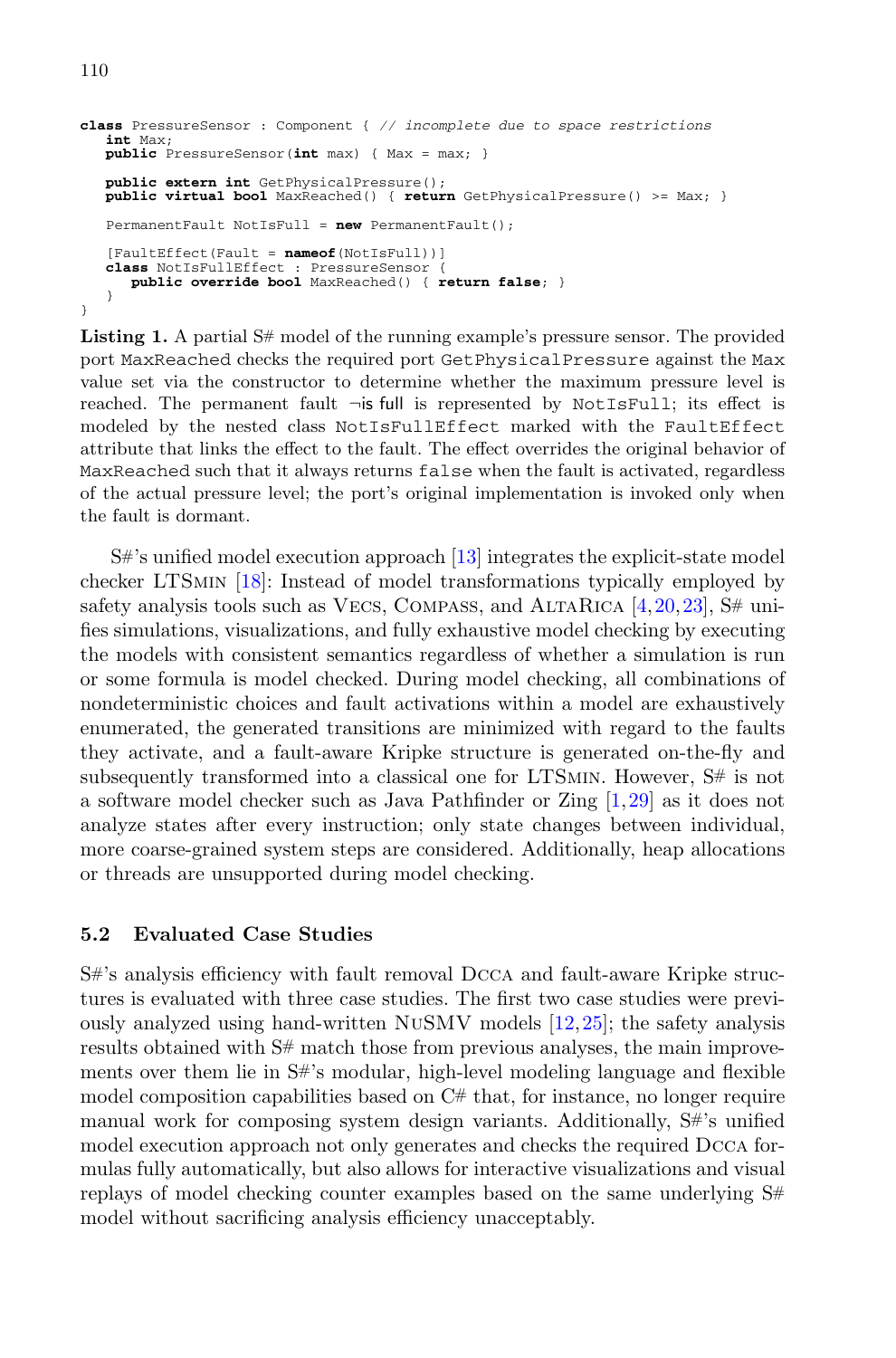**Radio-Controlled Railroad Crossing.** The radio-controlled railroad crossing replaces sensors on the track by onboard computations of the train position and radio-based communication between the train and the crossing [\[12](#page-17-1)]. The hazard is a train passing an unsecured crossing, potentially resulting from faults such as lost communication messages or the crossing's barrier getting stuck. Being model checking-based, Dcca is automatically able to cope with temporal dependencies inherent to the case study: Simultaneous occurrences of multiple faults might be safe, while consecutive occurrences might not due to the communication interplay between the train and the crossing.

**Height Control System.** The height control system [\[25](#page-17-18)] of the Elbe Tunnel in Hamburg, Germany, tries to prevent overheight vehicles from entering the tunnel at unsuitable locations to avoid collisions with the tunnel's ceiling. The antagonistic hazards of collisions and false alarms must be balanced, taking failures of various sensors into account. The system's design space is restricted by the physical properties of the sensors as well as the road layout; the "best" designs strike a balance between the two aforementioned hazards. S# supports modular modeling of different design variants and their composition in order to analyze the safety of all modeled design variants.

**Hemodialysis Machine.** The third case study is a hemodialysis machine [\[22\]](#page-17-19), consisting of several physical components such as tubing valves, pumps, drip chambers, and the dialyzer itself. To adequately express the causal dependencies between these components, it is necessary to model the fluid flows that interconnect them. The analyzed hazard is that of contaminated blood entering the patient's vein.

# **5.3 Evaluation Results**

S#'s latest version makes use of fault removal Dcca and automatically generates fault-aware Kripke structures for explicit-state model checking with LTSmin. Compared to previous versions of S# that employed explicit-state model checking with state-based fault modeling, analysis efficiency improves by up to almost four orders of magnitude depending on the case study as outlined by Table [1.](#page-15-0) S# is generally faster than the established explicit-state model checker Spin: In the worst case of valid formulas where the model's entire state space must be enumerated, S# and LTSmin take 68.8 s for the height control model. Spin, by contrast, takes 553 s to check a hand-optimized, non-modular version of the model that semantically corresponds to the S# version. On a quad-core CPU, LTSmin achieves a speedup of 3.7x, bringing the analysis time down to 18.6 s whereas SPIN scales by a factor of 1.5x only. Fault awareness makes  $S#$  more efficient than Spin, causing it to compute less transitions while still finding all reachable states. For the height control case study, activation minimality is partially encoded into the Spin model; general and automated support would require changes to SPIN's model checking algorithms, however.

For the height control case study, BDD-based symbolic analysis with NUSMV is faster than using  $S#$ : For a hand-written, very low-level and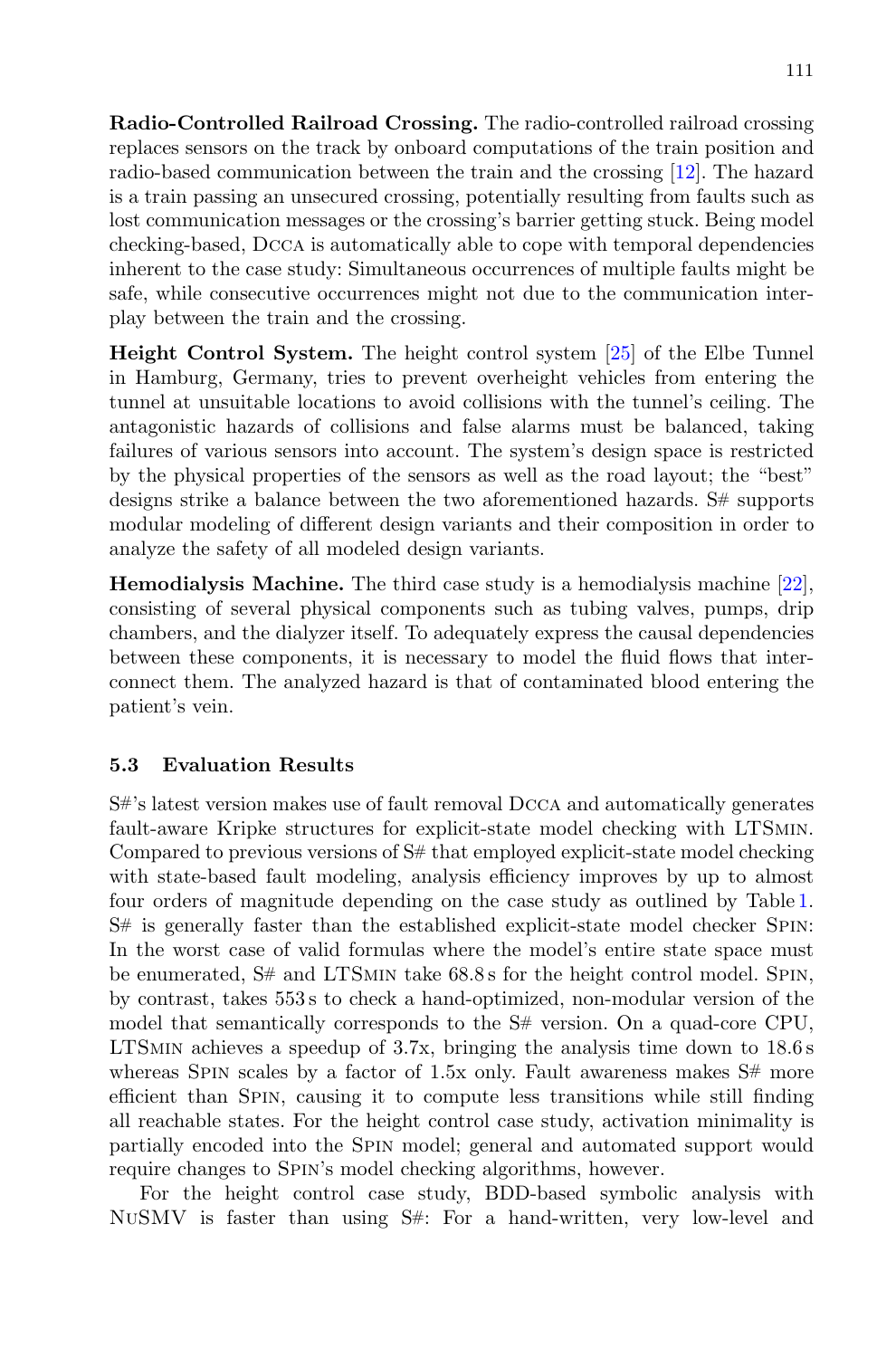<span id="page-15-0"></span>**Table 1.** The results of the  $S#$ -based evaluation of the explicit-state efficiency improvements, comparing fault-aware modeling and specification with state-based fault modeling in (a). A comparison of both DCCA variants is shown in (b). Three  $S#$  case studies were evaluated on a 3.4 GHz quad-core CPU: The height control system (T), the radio-controlled railroad crossing  $(R)$ , and the hemodialysis machine  $(H)$ , checking the hazards of tunnel collisions, trains on unsecured crossings, and contaminated blood entering the patient's vein, respectively.

|                |        | State-Based        | Fault-Aware |                              |     |           |              |
|----------------|--------|--------------------|-------------|------------------------------|-----|-----------|--------------|
|                | States |                    |             | Trans Time States Trans Time |     |           |              |
|                | 249    | $1219724$ 1.5d 1.3 |             |                              | 57  |           | 14.2s  9127x |
| $\overline{R}$ | 16     | 10564              | 12m         | 2.5                          | 8.5 | 1.9s      | 379x         |
|                | 0.6    | 152                | 3m          | 0.05                         |     | 0.9 10.1s | 18x          |

|              | Fault-Aware |   |                             |              |  |  |  |  |  |
|--------------|-------------|---|-----------------------------|--------------|--|--|--|--|--|
|              |             |   | Faults MCS Std Time FR Time |              |  |  |  |  |  |
|              |             | 3 | 3010s                       | $33.1s$  91x |  |  |  |  |  |
| $\mathbb{R}$ |             | h | 23s                         | $1.4s$ 16x   |  |  |  |  |  |
| н            |             |   | 1040s                       | $15.9s$ 65x  |  |  |  |  |  |

(a) Comparison of both fault modeling approaches. The "States" columns show the models' approximate amount of reachable states in millions, "Trans" the approximate amount of reachable transitions in millions, and "Time" the time to enumerate all states. The last column shows the analysis speed-up.

(b) Comparison of both DCCA variants. "Faults" lists the number of faults, "MCS" the amount of minimal critical sets. The time columns show the times of standard and fault removal DCCA; the speed-up is shown on the right.

non-modular NUSMV model that is approximately equivalent to the  $S#$  model, the entire state space is generated almost instantly, despite state-based fault modeling. By contrast, the railroad crossing case study is more efficiently checked by S# or Spin than by NuSMV, so the relative efficiency of explicit-state and symbolic model checking is case study-specific and independent from S#. In general, highly nondeterministic models seem to profit more from symbolic techniques. Fault awareness can partially be encoded into NuSMV models using input variables [\[5](#page-16-7)], slowing down analysis noticeably in some cases, however.

# **6 Conclusion and Future Work**

Fault-aware modeling and specification of safety-critical systems has two main advantages over the commonly used state-based fault modeling approach: Explicitly denoting faults and their activations simplifies the descriptions and formal definitions of safety analysis techniques like Dcca and of safety-related concepts such as fault injection and fault removal. Moreover, model checking efficiency in general and safety analysis times in particular are improved significantly such that explicit-state model checking becomes competitive with symbolic techniques when analyzing safety-critical systems. Some case studies still have higher analysis times with S# compared to NuSMV; this tradeoff seems acceptable, however, when considering the step-up in modeling flexibility and expressiveness as well as the guarantees of semantic consistency and conservative fault injection that  $S#$ provides over Spin, NuSMV, or, in parts, Vecs. Compared to other approaches for safety modeling and analysis like Compass, Vecs, AltaRica, or HiP-HOPS, S# has a competitive edge by tightly integrating the development, debugging,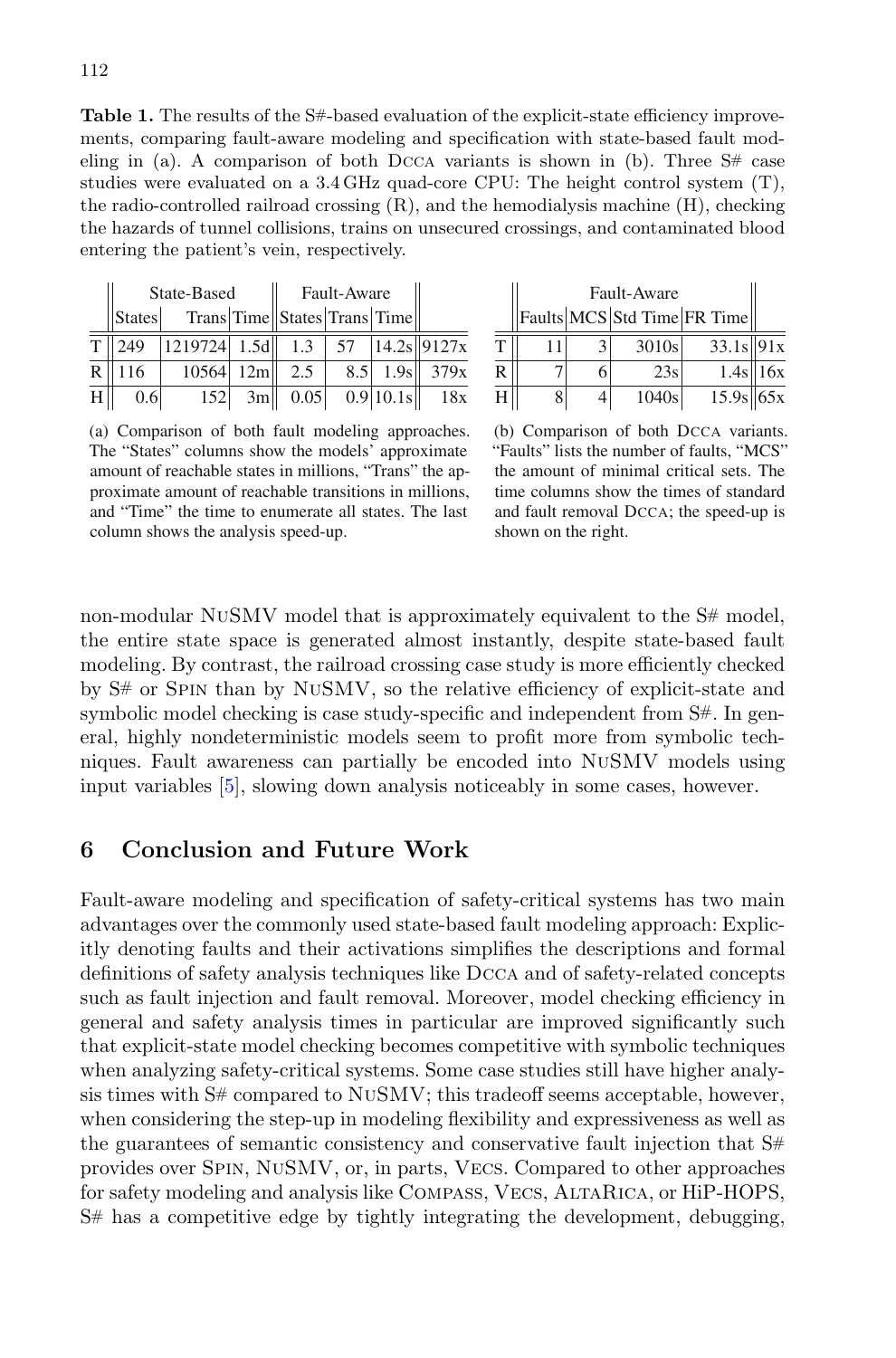and simulation of models with their formal analysis with no or only minor sacrifices in analysis efficiency. In general, however, fair comparisons between these tools and S# are hard to achieve due to their different models of computation. For instance, it took us about 740 lines to create a scaled down Compass version of the railroad crossing model that is semantically similar to the S# version written in 400 lines of  $C#$  code. COMPASS performs a safety analysis that is equivalent to Dcca in 21 min using NuSMV instead of the 1.4 s it takes S# to do the same. Of course, the comparison is unfair as forcing Compass semantics onto S# might likewise slow down analyses.

While  $S#$  and DCCA only compute the minimal critical fault sets for a hazard, the actual hazard probability is also of interest. We are therefore working on fault-aware probabilistic model checking; preliminary results are promising, bringing the achieved analysis time reductions for non-probabilistic analyses to probabilistic ones. Additionally, we plan to explore (semi-)automatic abstractions from irrelevant environment states to decrease analysis times similar to partial order reduction  $[3]$  $[3]$ : S# models always contain parts of the system's physical environment for reasons of adequacy [\[13\]](#page-17-2), for which the system's sensors might readily serve as abstraction functions.

# <span id="page-16-8"></span>**References**

- 1. Andrews, T., Qadeer, S., Rajamani, S.K., Rehof, J., Xie, Y.: Zing: a model checker for concurrent software. In: Alur, R., Peled, D.A. (eds.) CAV 2004. LNCS, vol. 3114, pp. 484–487. Springer, Heidelberg (2004)
- <span id="page-16-3"></span>2. Avižienis, A., Laprie, J.C., Randell, B., Landwehr, C.: Basic concepts and taxonomy of dependable and secure computing. Dependable Secure Comput. **1**(1), 11–33 (2004)
- <span id="page-16-6"></span>3. Baier, C., Katoen, J.P.: Principles of Model Checking. MIT Press, Cambridge (2008)
- <span id="page-16-2"></span>4. Batteux, M., Prosvirnova, T., Rauzy, A., Kloul, L.: The AltaRica 3.0 project for model-based safety assessment. In: Industrial Informatics, pp. 741–746. IEEE (2013)
- <span id="page-16-7"></span>5. Bozzano, M., Cimatti, A., Griggio, A., Mattarei, C.: Efficient anytime techniques for model-based safety analysis. In: Kroening, D., Păsăreanu, C.S. (eds.) CAV 2015. LNCS, vol. 9206, pp. 603–621. Springer, Heidelberg (2015)
- <span id="page-16-1"></span>6. Bozzano, M., Cimatti, A., Katoen, J.-P., Nguyen, V.Y., Noll, T., Roveri, M.: The COMPASS approach: correctness, modelling and performability of aerospace systems. In: Buth, B., Rabe, G., Seyfarth, T. (eds.) SAFECOMP 2009. LNCS, vol. 5775, pp. 173–186. Springer, Heidelberg (2009)
- <span id="page-16-0"></span>7. Bozzano, M., Cimatti, A., Tapparo, F.: Symbolic fault tree analysis for reactive systems. In: Namjoshi, K.S., Yoneda, T., Higashino, T., Okamura, Y. (eds.) ATVA 2007. LNCS, vol. 4762, pp. 162–176. Springer, Heidelberg (2007)
- <span id="page-16-5"></span>8. Cimatti, A., Clarke, E., Giunchiglia, E., Giunchiglia, F., Pistore, M., Roveri, M., Sebastiani, R., Tacchella, A.: NuSMV 2: an opensource tool for symbolic model checking. In: Brinksma, E., Larsen, K.G. (eds.) CAV 2002. LNCS, vol. 2404, pp. 359–364. Springer, Heidelberg (2002)
- <span id="page-16-4"></span>9. Clarke, E.M.: The birth of model checking. In: Grumberg, O., Veith, H. (eds.) 25 Years of Model Checking. LNCS, vol. 5000, pp. 1–26. Springer, Heidelberg (2008)